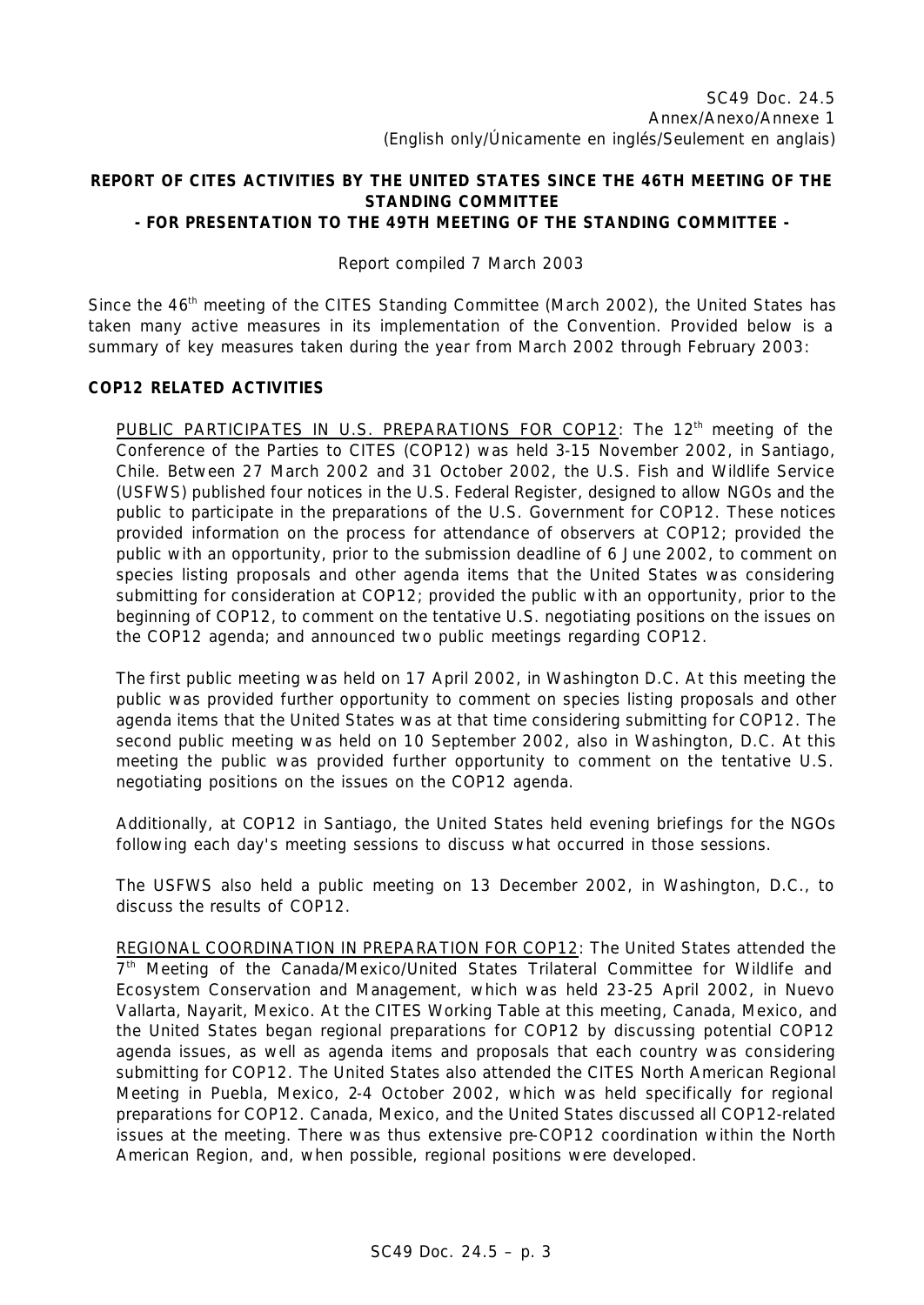U.S. SUBMISSIONS FOR CONSIDERATION AT COP12: On 6 June 2002, the USFWS submitted the United States' species listing proposals, proposed resolutions, proposed decisions, discussion papers, and meeting agenda items to the CITES Secretariat for consideration at COP12, which was subsequently held 3-15 November 2002, in Santiago, Chile. The United States submitted nine species listing proposals. It also co-sponsored seven listing proposals submitted by other Party countries. In addition, the United States submitted six discussion papers for inclusion in the agenda at COP12.

U.S. APPROVES 26 OBSERVERS FOR COP12: In accordance with CITES Article XI, paragraph 7, the USFWS approved 26 national non-governmental organizations to attend COP12 as observers.

RESULTS OF COP12: COP12 was held 3-15 November 2002, in Santiago, Chile. The United States participated fully in the meeting. Of the 16 species listing proposals submitted or cosponsored by the United States at COP12, 14 were adopted, one was rejected, and one was withdrawn. The six discussion papers submitted for consideration at COP12 resulted in the adoption by the Parties of at least eight new CITES Decisions. The Parties in North America elected the United States to continue as the North American Regional Representative on the CITES Standing Committee for the intersessional period between COP12 and COP13. The Standing Committee also re-elected the United States as its Chair, and Mr. Kenneth Stansell will continue to perform this function. In addition, the United States was elected as the alternate North American Regional Representative to the Animals Committee for the intersessional period between COP12 and COP13.

# **CITES ANIMALS COMMITTEE ACTIVITIES**

18TH MEETING OF THE ANIMALS COMMITTEE: The United States sent a five-person delegation to the 18<sup>th</sup> meeting of the CITES Animals Committee (AC18), which was held 8-12 April 2002, in San Jose, Costa Rica. The interagency U.S. delegation included three representatives from the USFWS and two from the National Marine Fisheries Service. Dr. Kurt Johnson, from the USFWS, represented North America at the meeting. Dr. Johnson served as North American Regional Representative to the Animals Committee throughout 2002 until his term expired at COP12 in November. Dr. Johnson continues as Alternate Regional Representative for the Animals Committee during the intersessional period between COP12 and COP13.

WORKSHOP ON TRADE IN FRESHWATER TURTLES AND TORTOISES: CITES Decision 11.150, adopted at COP11, directed the Secretariat to, subject to available funds, convene a technical workshop in order to establish conservation priorities and actions to achieve sustainable trade in freshwater turtles and tortoises. The United States, along with the governments of several other countries and several NGOs, provided financial support to organize the workshop. The Technical Workshop on Conservation of and Trade in Freshwater Turtles and Tortoises was held 25-28 March 2002. Participating in the workshop were the Chairman of the Animals Committee; the Animals Committee representatives from North America, Asia, Africa, and Europe; representatives from Cambodia, China, Germany, India, Indonesia, Malaysia, Myanmar, Pakistan, Papua New Guinea, Thailand, Singapore, the United States, and Viet Nam; representatives from TRAFFIC, Conservation International, Kadoorie Farm and Botanical Garden, and IUCN/SSC; and the CITES Secretariat. The U.S. delegate at the workshop was a representative of the USFWS. In addition, Kurt Johnson, from the USFWS, participated in the workshop as the North American Regional Representative on the Animals Committee.

The objectives of the workshop were to: 1) establish conservation priorities and actions to achieve sustainable use of freshwater turtles and tortoises subject to trade; 2) consider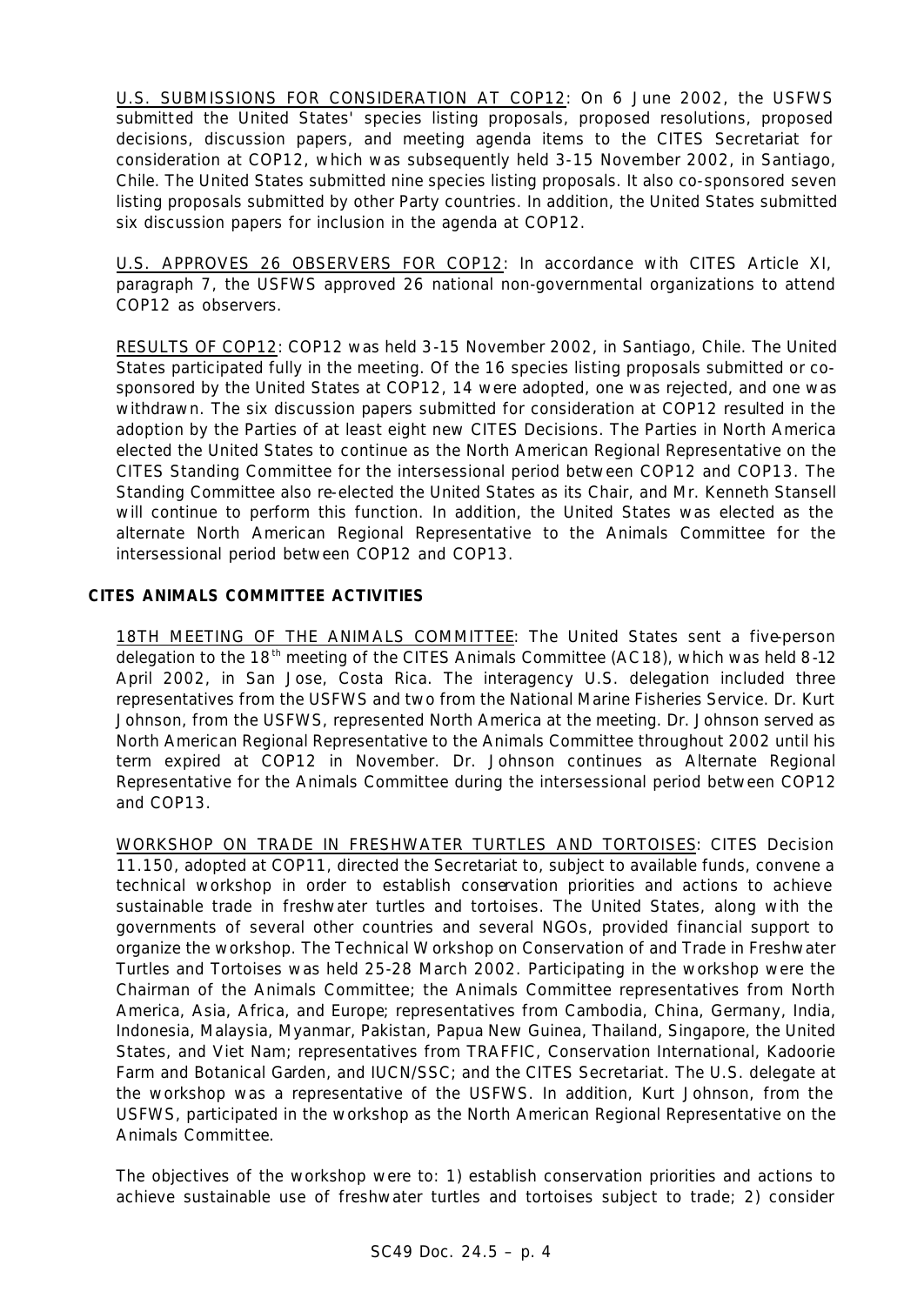specific actions to follow up on to implement recommendations elaborated at the Workshop on Trade in Terrestrial and Freshwater Turtles and Tortoises in Asia (held in Cambodia in December 1999), particularly those related to regulation and management of trade in CITESlisted species, the future role of CITES, trade monitoring and controls, national legislation and regulations, captive breeding and ranching, conservation management and research priorities, enforcement, and capacity building; and 3) formulate findings and recommendations at the workshop for reporting to the Animals Committee prior to COP12.

During the workshop, general overviews on the trade and conservation status of freshwater turtles and tortoises in Asia, national and regional reports, and contributions from NGOs were presented. Working groups were tasked with formulating recommendations in specific actions and conservation priorities to enforcement and trade controls, management and CITES implementation, and capacity-building needs and activities. As required under Decision 11.150, the Secretariat reported the findings and recommendations of the workshop to the Animals Committee at its 18<sup>th</sup> meeting (Costa Rica, April 2002).

WORKING GROUP ON SEAHORSES AND OTHER SYNGNATHIDS: The United States continued to participate in the working group on seahorses and other syngnathids. This working group was charged with implementing Decisions 11.153 and 11.97, regarding analysis of biological and trade data on these taxa. The United States provided financial support, through the U.S. State Department voluntary contribution to the CITES Trust Fund and the National Marine Fisheries Service (NMFS), for the technical workshop on syngnathid trade held in the Philippines in May 2002. A representative of the USFWS participated in the workshop, and the United States reviewed the summary report and recommendations from that Workshop. This activity subsequently resulted in the United States' preparation and submission of a proposal to list seahorses in Appendix II of CITES. That proposal was adopted at COP 12.

SIGNIFICANT TRADE REVIEW PROCESS: The United States continued to participate actively in the ongoing Significant Trade Review (STR) process. We provided funds, through the U.S. State Department voluntary contribution to the CITES Trust Fund, for the review of five chelonian species as part of Phase IV of the STR, and continued to facilitate the ongoing review of species in Phase IV, including: final categorization and recommendations for paddlefish (*Polyodon spathula*), lake sturgeon (*Acipenser fulvescens*), musk deer (*Moschus* spp.), and cobra (*Naja naja*); consideration of four remaining sturgeon taxa (Atlantic sturgeon *Acipenser oxyrinchus*; white sturgeon *A. transmontanus*; Persian sturgeon *A. persicus*; and shovelnose sturgeon *Scaphirhynchus platorynchus*); and consideration of the five chelonian species for which we provided funding (South Asian box turtle *Cuora amboinensis*; yellowmarginated box turtle *C. flavomarginata*; Indochinese box turtle *C. galbinofrons*; Indian flapshell turtle *Lissemys punctata*; and flat-tailed spider tortoise *Pyxis planicauda*). At AC17 in July-August 2001, only one new species, queen conch (*Strombus gigas*), was selected for review under Phase V of the STR process. The Animals Committee also decided to provide funds for the first country-based review of significant trade (for Madagascar). The North American Regional Representative reviewed the terms of reference for the contract for that project.

GUIDELINES FOR A PROCEDURE TO REGISTER AND MONITOR OPERATIONS THAT BREED APPENDIX-I ANIMAL SPECIES FOR COMMERCIAL PURPOSES: The United States continued to participate in the Animals Committee task of compiling a list of Appendix-I species that are critically endangered in the wild and/or known to be difficult to breed or keep in captivity, as directed to it by Decision 11.101. At AC18, the IUCN Crocodile Specialist Group (CSG) presented its report on the pilot project to compile three alternative lists of Appendix-I species that are considered difficult to keep or breed in captivity. The CSG found that these lists would not differ significantly from the list of all reptile species currently listed in Appendix I.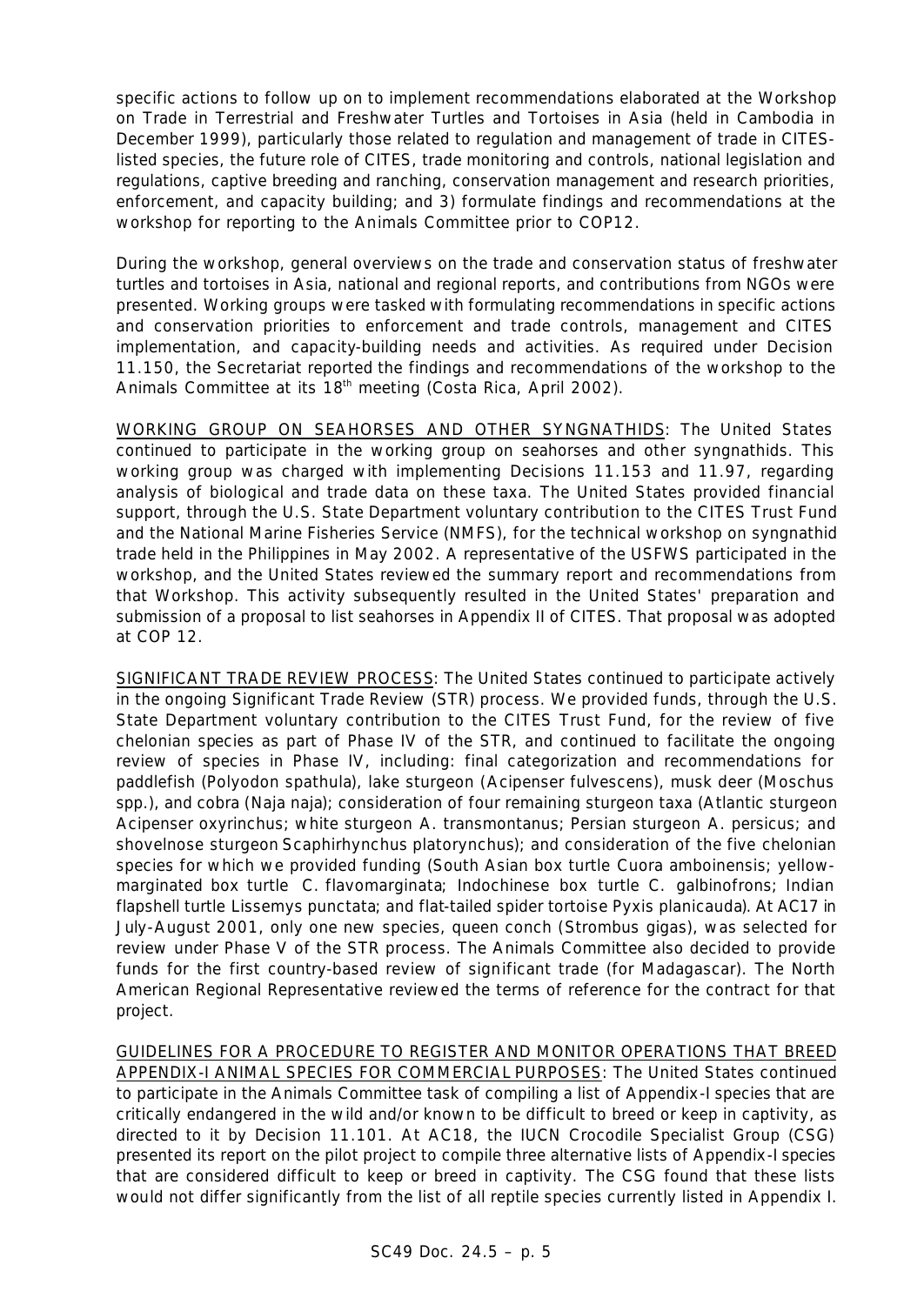The U.S. Scientific Authority had independently compiled three alternative lists of Appendix-I reptiles that are considered difficult to keep and/or breed in captivity, for comparison to the CSG report. At AC18, the United States participated in the working group established to discuss issues contained in the CSG report. The focus was on how to determine which Appendix-I species are "critically endangered in the wild and/or difficult to breed or keep in captivity." Due to lack of consensus among working group members, it was agreed that further work was needed at COP12 on the resolution (Conf. 11.14) and procedures pertaining to the registration of Appendix-I breeding facilities for commercial purposes.

REVIEW OF ANIMAL TAXA IN THE APPENDICES: The United States chaired an Animals Committee working group on Review of Animal Taxa in the Appendices. The group worked on the development of guidelines for conducting reviews (including determining priorities for selecting taxa for review), and monitored progress on individual taxon reviews being conducted by other Parties or organizations. The United States prepared one review – the orange-throated whiptail lizard, a species native to the United States – and concluded that the species warranted removal from Appendix II. The United States subsequently prepared a species amendment proposal to remove the species from Appendix II, which was adopted at COP12.

CORAL WORKING GROUP: The United States was an active participant in the Animals Committee *ad hoc* Coral Working Group, which was working on several issues in the stony coral trade, such as characterizing exempt fossil corals and identifying taxa that cannot easily be recognized at the species level. At AC18, the United States submitted a report on coral production systems that noted a lack of agreement on marking systems to distinguish cultured from wild corals. The working group at AC18 noted little or no agreement or understanding on the proper and consistent application of CITES source codes for cultured corals, and proposed the following source codes: "w" for wild, maricultured or farmed corals; "f" for aquacultured corals; "c" for captive-bred or cultured corals; and "r" for ranched corals. The group also considered techniques and marking systems to distinguish cultured from wildtaken corals, and called for an ecosystem approach to the management of corals harvested for export. The AC18 working group also addressed: (1) use of the appropriate CITES treaty articles in making non-detriment findings; (2) recognition of coral at either the species or genus level; (3) taxonomic reference to corals; (4) identification guides; (5) distinguishing fossilized from non-fossilized corals; and (6) synergy with other initiatives and agreements.

TRADE IN BLACK SEA BOTTLENOSE DOLPHINS: The United States was asked to coordinate a small contact group of cetacean experts to analyze the trade and taxonomic status of Black Sea bottlenose dolphins (*Tursiops truncatus ponticus*). The USFWS and NMFS prepared a document for consideration at AC18.

TRANSPORT WORKING GROUP: The United States remains active on the Animals Committee Transport Working Group and intends to continue in this capacity for the foreseeable future. The United States believes that the group should continue its focus on addressing the most serious causes of transport mortality, injury, and extreme stress, and welcomes an increased effort from the Parties to alleviate existing problems. The United States supports the Working Group's intention to recommend updates to the CITES Transport Guidelines for methods of animal transport other than by air.

# **CITES PLANTS COMMITTEE ACTIVITIES**

12TH MEETING OF THE PLANTS COMMITTEE: The United States sent a three-person delegation to the  $12<sup>th</sup>$  meeting of the CITES Plants Committee (PC12), which was held 13-17 May 2002, in Leiden, The Netherlands. The interagency U.S. delegation included two representatives from the USFWS and one from the U.S. Department of Agriculture Animal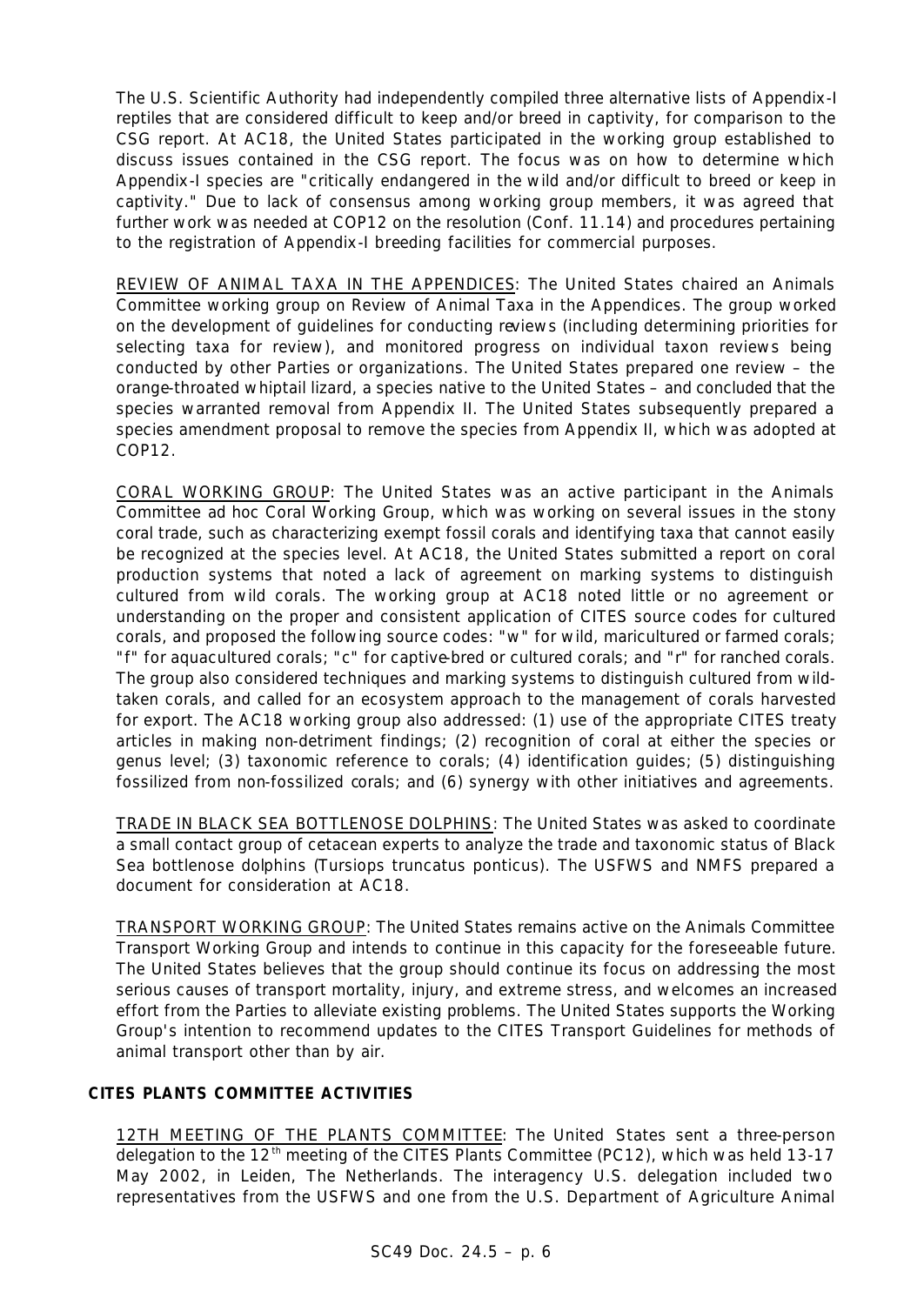and Plant Health Inspection Service (APHIS). The United States attended the meeting as an observer Party. In preparation for the meeting, the United States prepared three documents: PC12 Doc. 9.2, "Trade in seeds"; PC12 Doc. 10.1, "Artificially propagated orchid hybrids"; and PC12 Doc. 20.1, "Review on the Genus *Taxus*." The United States also made a significant contribution to PC12 Doc. 17, "Guidelines for transport of live plants," and the United States requested an agenda item to allow for brief discussion and follow-up on "Illegal trade in *Paphiopedilum* spp."

TRADE IN SEEDS: The United States has had longstanding difficulties with the interpretation of Resolution Conf. 11.11 regarding plants grown from exempt materials, particularly seeds of Appendix-II species, and does not consider such plants to meet the criteria for artificially propagated specimens contained in the resolution. The Secretariat had advised in the past that such specimens should be treated as artificially propagated. The United States presented a document at PC12 (PC12 Doc. 9.2) containing its concerns on this issue. The Plants Committee agreed that the current definition of artificially propagated specimens and treatment of plants grown from exempt materials is not dealt with adequately in the resolution, and there was general consensus that the resolution needed to be reviewed and rewritten. It was agreed that review of Resolution Conf. 11.11 would be part the Plants Committee's work plan after COP12.

ARTIFICIALLY PROPAGATED ORCHID HYBRIDS: At its 11<sup>th</sup> meeting in Langkawi, Malaysia (PC11), the Plants Committee had asked the United States and the American Orchid Society to draft a proposal for exempting artificially propagated hybrids of six orchid genera from CITES controls. The United States submitted a draft proposal at PC12 (PC12 Doc. 10.1), which had been developed in cooperation with the American Orchid Society. The proposal provided extensive background on the history of hybridizing of orchids and demonstrated that in excess of 95% of orchids in trade are artificially propagated. A vast majority of artificially propagated specimens are hybrids of the genera covered by the proposal (*Cattleya, Cymbidium, Dendrobium, Oncidium, Phalaenopsis,* and *Vanda*). The proposal was based on the concept that CITES allows for the differential treatment of hybrids relative to species, and the Parties have agreed that taxa traded largely as artificially propagated specimens should not be included in the Appendices. The Plants Committee endorsed the proposal as a way of removing from the Appendices a large portion of the trade in orchids that was not relevant to the conservation of species in the wild. The Committee asked the United States to finalize the proposal and present it for consideration at COP12. The proposal was submitted for COP12, but was amended at the COP to cover only *Phalaenopsis* spp.; the proposal was adopted as an annotation to the listing for Orchidaceae, to exclude from CITES permitting requirements shipments of at least 100 plants per container of a single hybrid grex.

REVIEW ON THE GENUS TAXUS: The United States had consulted extensively with range countries of *Taxus* spp. to determine the status and management of wild populations and the potential need or support for a listing of additional species in the Appendices. In addition, the United States had evaluated, based on range country input, whether the current listing of *Taxus wallichiana* in Appendix II is effective, since the traded commodity, the extract, is exempt from the listing. At PC12, it was agreed that the annotation to exempt the extract of *T. wallichiana* should be removed, and that additional species from the Indo-Chinese region should be listed, but not species from the Western Hemisphere or other regions (e.g., Europe). The Plants Committee recommended that the United States consider preparing a proposal for COP12. The United States was unable to prepare a proposal and advised China and India that no proposal would be forthcoming. However, the United States will consult with these and other range countries about a possible proposal for COP13.

ILLEGAL TRADE IN *PAPHIOPEDILUM* SPP.: At PC11, the United States had submitted a document (PC11 Doc. 24.4) to raise awareness of the threat of illegal trade to the continued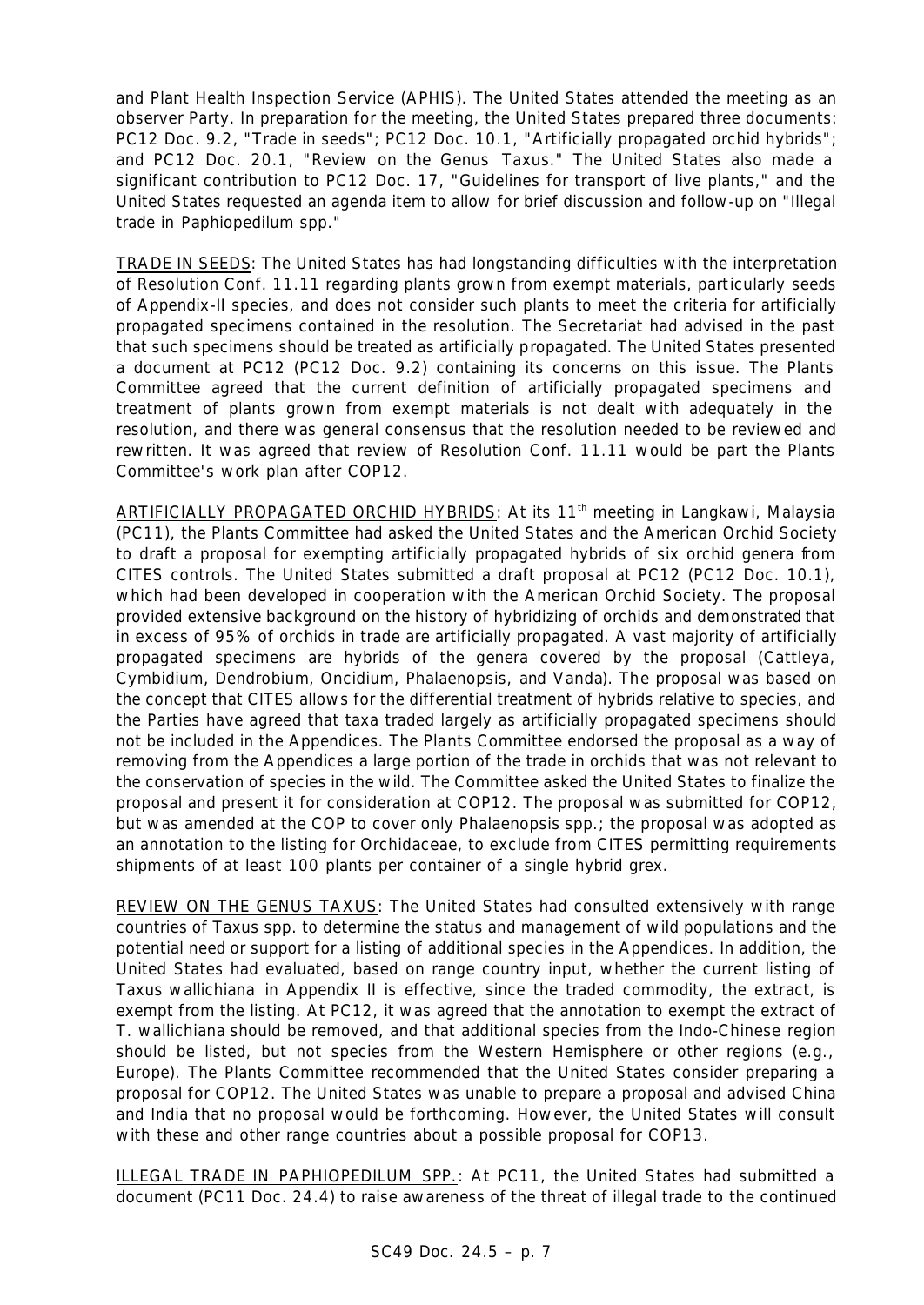survival of species in the genus *Paphiopedilum*. The document contained background on recently discovered species, evidence of over-collection and extirpation of species, and the need for action to address this trade. The document also considered a number of recommendations that were endorsed by the Plants Committee. At PC12, the United States asked for time on the agenda to discuss this issue further, to determine if any action had been taken by the Secretariat or individual Parties, and to report on activities in the United States relative to these species.

GUIDELINES FOR TRANSPORT OF LIVE PLANTS: The Vice Chairman of the Plants Committee, Dr. Bertrand Von Arx (also North American Regional Representative), had coordinated a review of problems with transport of live plants to identify ways in which the Parties could improve the survival of plants in trade. The United States, particularly USDA/APHIS, provided significant input to this effort, which resulted in a number of recommendations to the Parties for expediting shipments and preventing losses due to inadequate documentation or other difficulties.

# **ACTIVITIES RELATING TO THE CITES LISTING CRITERIA**

REVIEW OF THE LISTING CRITERIA: Following the 46<sup>th</sup> meeting of the Standing Committee in March 2002, no further action was taken on the CITES listing criteria (i.e., review and revision of Resolution Conf. 9.24) until COP12. At COP12, the Parties agreed that sufficient progress had not been made to take any final decision on revisions to Conf. 9.24. The United States was a member of a working group established at COP12 to develop terms of reference for continuing the review of the criteria through COP13.

# **CITES TRAINING AND ASSISTANCE**

UNITED STATES PROVIDES CITES TRAINING IN CHINA: A four-person USFWS team consisting of two representatives from International Affairs and a special agent and wildlife inspector from the Office of Law Enforcement traveled to China in June 2002. The team presented a seminar on wildlife import/export policies and procedures for trade monitoring and smuggling investigations. The U.S. delegation also had an opportunity to observe CITES enforcement efforts at Chinese ports of entry.

ANTI-POACHING TRAINING SUPPORTS PROTECTION OF CITES SPECIES: USFWS special agents supported anti-poaching training programs in nations where illegal take of wildlife continues to feed the illegal wildlife trade. USFWS Law Enforcement provided instructors for ongoing enforcement training programs sponsored by the U.S. Agency for International Development in Tanzania and the Galapagos Islands Marine Reserve. The USFWS also teamed with the U.S. National Park Service to conduct a resource protection training program at Kruger National Park in South Africa in June 2002. The course, which was attended by 28 law enforcement officers from South African national and provincial parks and the Endangered Species Unit of the South African national police, covered team tactics, undercover operations, and surveillance techniques.

UNITED STATES CONDUCTS CITES TRAINING WORKSHOP IN KAZAKHSTAN: The USFWS agreed to conduct a workshop in Kazakhstan, with funding from the U.S. Department of State, to provide participants from the governments of Kazakhstan and Uzbekistan with training on the implementation of CITES by Management and Scientific Authorities, and on wildlife investigation and inspection techniques by Law Enforcement. By conducting such training workshops, the U.S. Government helps to insure that the participating CITES Parties have the skills and abilities necessary to properly implement the CITES treaty. This clearly benefits both the participating countries and the United States.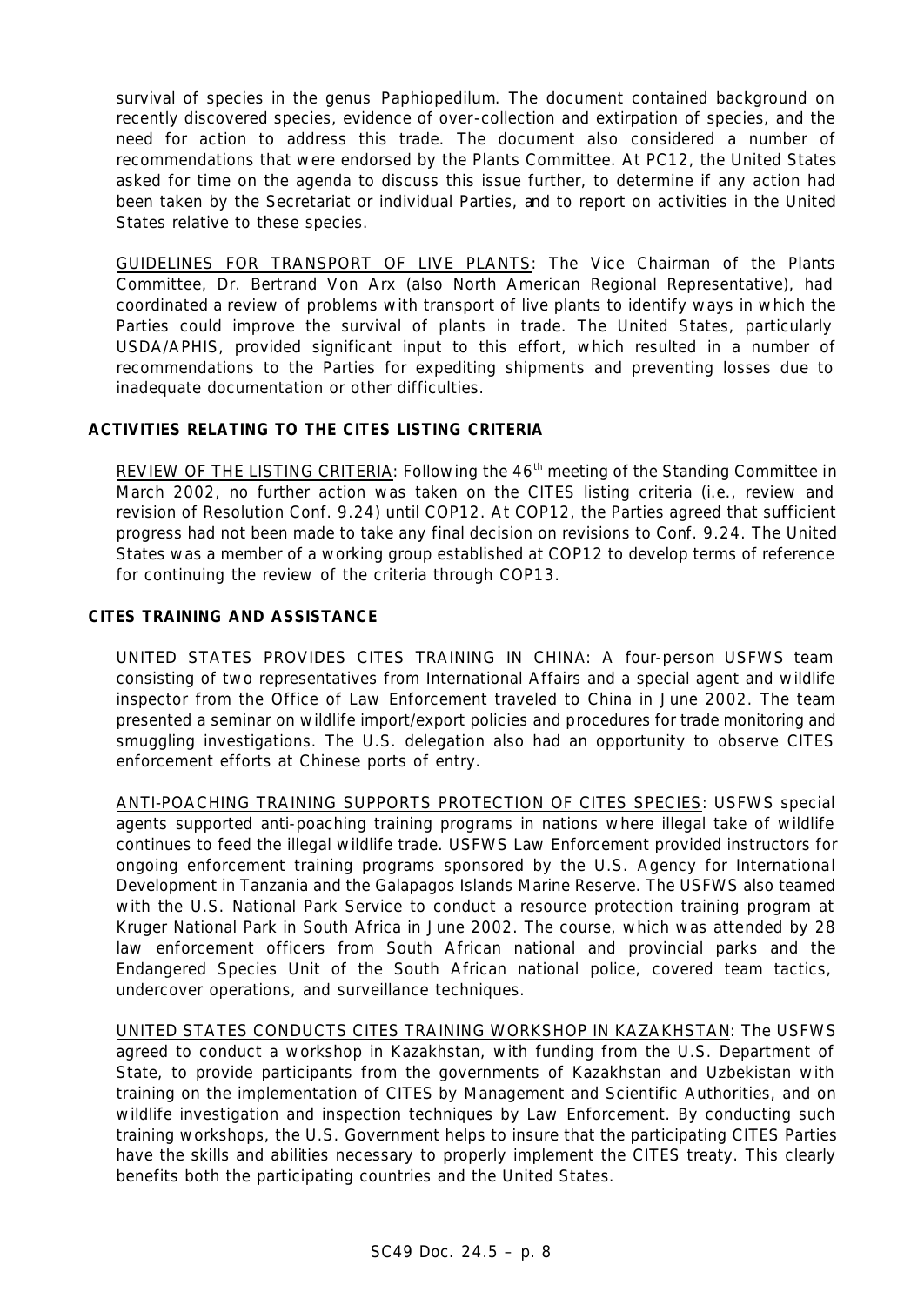The workshop was held 22-26 July 2002, in Almaty, Kazakhstan. The USFWS sent six representatives to conduct the workshop. A representative from the U.S. Department of State and the Head of Capacity Building for the CITES Secretariat were also part of the team of trainers. Forty-six participants attended the workshop: 43 from Kazakhstan and three from Uzbekistan. The participants included representatives from the CITES Management Authority, Scientific Authority, and Customs, as well as representatives of the Kazakhstan Ministry of Foreign Affairs.

TRAINING TARGETS WILDLIFE PROTECTION IN SUB-SAHARAN AFRICA: In September 2002, USFWS special agents and a senior scientist from the USFWS's National Fish and Wildlife Forensics Laboratory conducted a two-week training course for African law enforcement officers at the International Law Enforcement Academy (ILEA) in Gaborone, Botswana. Thirty officers from Botswana, Tanzania, Zambia, Namibia, and South Africa (whose jobs ranged from covert operative to Customs inspector) completed the Wildlife Investigators Course. The USFWS-developed course, which has now been added to the core curriculum at the Botswana training center, covered endangered species laws and CITES, as well as investigative techniques and procedures. The program was the first course of its kind presented by the ILEA network, which also operates training facilities in Thailand, Costa Rica, and Hungary. This new partnership promises an effective mechanism for delivering wildlife law enforcement training in Africa and possibly other global regions as well.

U.S. OFFICERS PARTICIPATE IN ENFORCEMENT FORUMS IN BRAZIL: Senior USFWS enforcement officers participated in the 1<sup>st</sup> South American Conference about the Illegal Trade of Wild Fauna, which was held in Brasilia the week of December 2, 2002. The conference, which was organized by REDESUL (the South American Network for Combating the Illegal Trade of Wild Fauna) and sponsored by the Brazilian Federal Police, Interpol, and the U.S. and British Embassies, attracted more than 60 attendees from enforcement agencies and non-profit wildlife conservation groups. USFWS agents presented briefings on models of action for combating wildlife crime, CITES enforcement, and wildlife protection legislation. While in Brazil, USFWS officers also met with the State Attorney General and State Prosecutor and Environmental Affairs Advisor in Sao Paulo and participated in a seminar on combating wildlife trafficking. More than 40 representatives from local, State, and Federal law enforcement agencies attended this meeting, which focused on U.S. and Brazilian efforts to protect wildlife.

USFWS ADDRESSES ENFORCEMENT ISSUES AT NORTH AMERICAN WORKSHOP: In January 2003, USFWS Law Enforcement officials participated in a transboundary law enforcement workshop sponsored by the Commission on Environmental Cooperation (a U.S./Canada/Mexico natural resource protection partnership). The workshop, which was held in Washington, D.C., looked at such issues as mutual legal assistance in criminal and civil matters, exchange of investigative data, and national and trilateral enforcement priorities. The program included a USFWS presentation on U.S. priority areas for wildlife law enforcement.

WORKSHOP TARGETS PLANT PROTECTION: USFWS Law Enforcement staff coordinated U.S. participation in a North American plant protection workshop sponsored by the North American Wildlife Enforcement Group. The workshop, which was held in Xalapa, Mexico, in February 2003, reviewed international and national protections for plants and focused on helping the U.S., Mexican, and Canadian officers in attendance improve their plant identification skills for species of global and regional concern. The U.S. delegation included inspectors from APHIS (which enforces CITES permit requirements for plants at U.S. ports of entry) and USFWS special agents, who investigate plant smuggling and violations of both U.S. and CITES protections for endangered plants.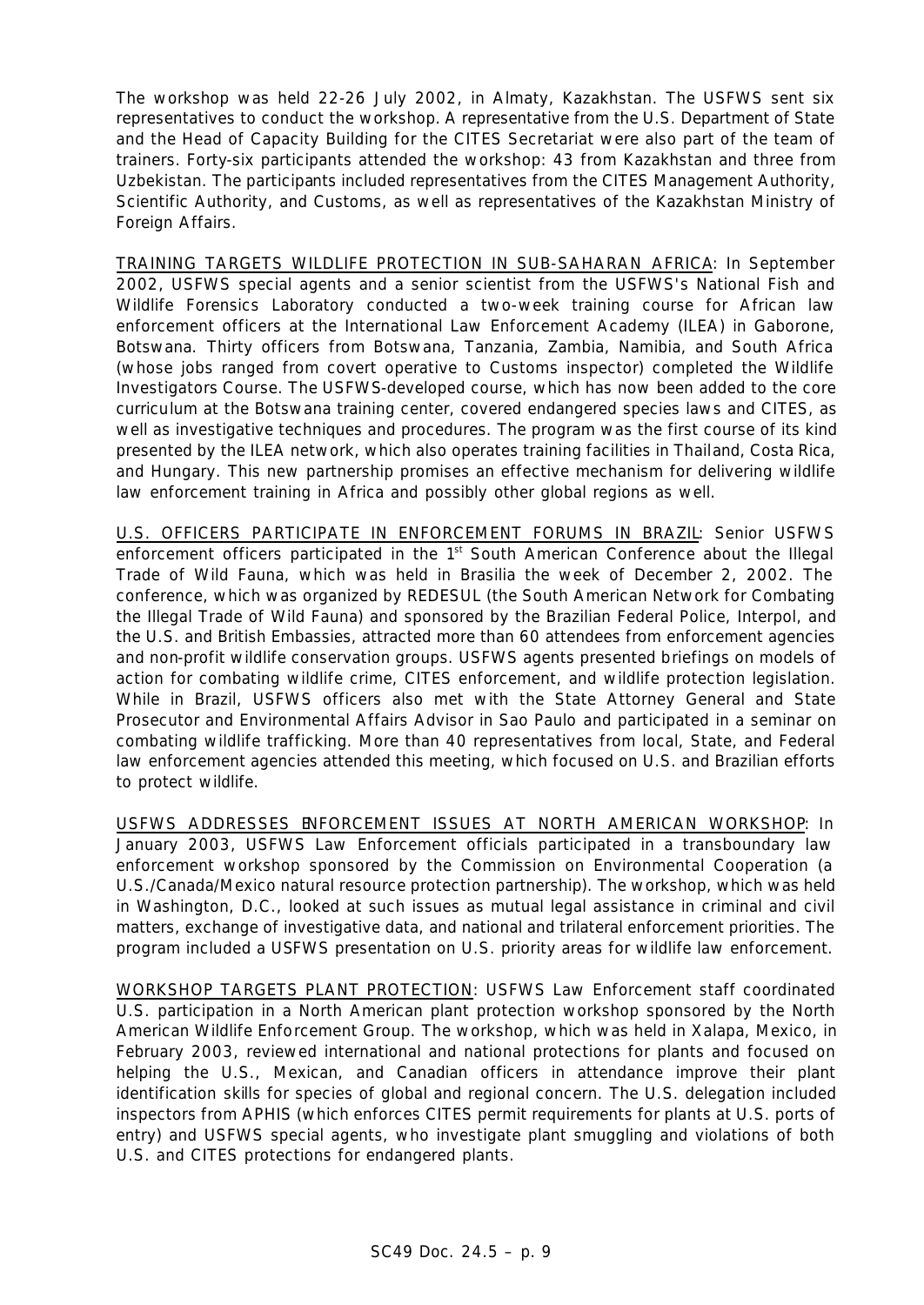### **LAW ENFORCEMENT ACTIVITIES**

**STRENGTHENING U.S. CITES ENFORCEMENT CAPACITY:** During the reporting period, the USFWS Office of Law Enforcement worked to maintain and improve its CITES enforcement infrastructure and core investigative and inspection capabilities. Accomplishments in these areas appear below.

USFWS RESTORES INVESTIGATIVE STAFFING: The USFWS continued efforts to rebuild its wildlife investigative capability, which had eroded in the late 1990s as a result of flatline budgets and increased operating costs. Thirty-five new special agents hired in July 2001 to fill longstanding vacancies in the agency's criminal investigator ranks completed classroom training in March 2002 and reported to their first duty stations. In September 2002, another 25 new agents were hired to fill some of the program's remaining vacancies. These agents will complete basic training and report for field work in March 2003.

WILDLIFE INSPECTION NET EXPANDS: The USFWS expanded its wildlife inspection capabilities during the reporting period. In March 2002, the agency began operating Anchorage, Alaska, as a designated port with additional staff to inspect and clear CITES shipments. Inspection services were re-established in San Juan, Puerto Rico; staff was added at Detroit, Michigan, where a new international terminal has increased the number of international passenger flights; and the USFWS stationed an inspector at the border port of Champlain, New York.

INTERAGENCY TRAINING PROMISES IMPROVED CITES ENFORCEMENT: USFWS Law Enforcement already trains more than 1,000 new U.S. Customs inspectors each year in wildlife trade enforcement, providing the framework for a wide-reaching enforcement partnership that helps uphold the CITES treaty at U.S. ports of entry. In January 2003, the USFWS began providing a basic wildlife import/export enforcement course for new U.S. Department of Agriculture inspectors and Immigration and Naturalization Service inspectors and agents. The course includes an overview of CITES and U.S. wildlife laws relating to import and export, and provides hands-on exercises working with seized items, such as caviar, spotted cat products, and elephant ivory. USFWS wildlife inspectors in the field also regularly provide "cross training" to other U.S. law enforcement officers stationed at international airports, ocean ports, and border crossings.

TRADE MONITORING ENHANCEMENTS UNDERWAY: During 2002, the USFWS completed development and pilot testing of "eDecs" – a new Internet-based system for declaring wildlife imports and exports. The system, which will be available for use by all importers and exporters at all USFWS-staffed ports as of March 1, 2003, promises to speed shipment declaration and clearance, facilitate communication between the import/export community and USFWS enforcement staff, and promote compliance with CITES and U.S. wildlife laws.

FORENSICS LABORATORY EXPANDS ANALYTIC CAPABILITIES: In September 2002, the National Fish and Wildlife Forensics Laboratory was re-accredited by the American Society of Crime Laboratory Directors – a hard-to-achieve professional standing that requires meeting 125 demanding standards for laboratory operations. During the reporting period, USFWS, State, and international investigators enforcing the CITES treaty had access to new lab capabilities in the areas of computer and video forensics. Lab scientists developed new techniques for determining the geographic source of bear species and identifying species based on hemoglobin analysis. They also began using laser scanning technologies to build a collection of digital reference standards for morphological identification of bones, skulls, and other animal parts.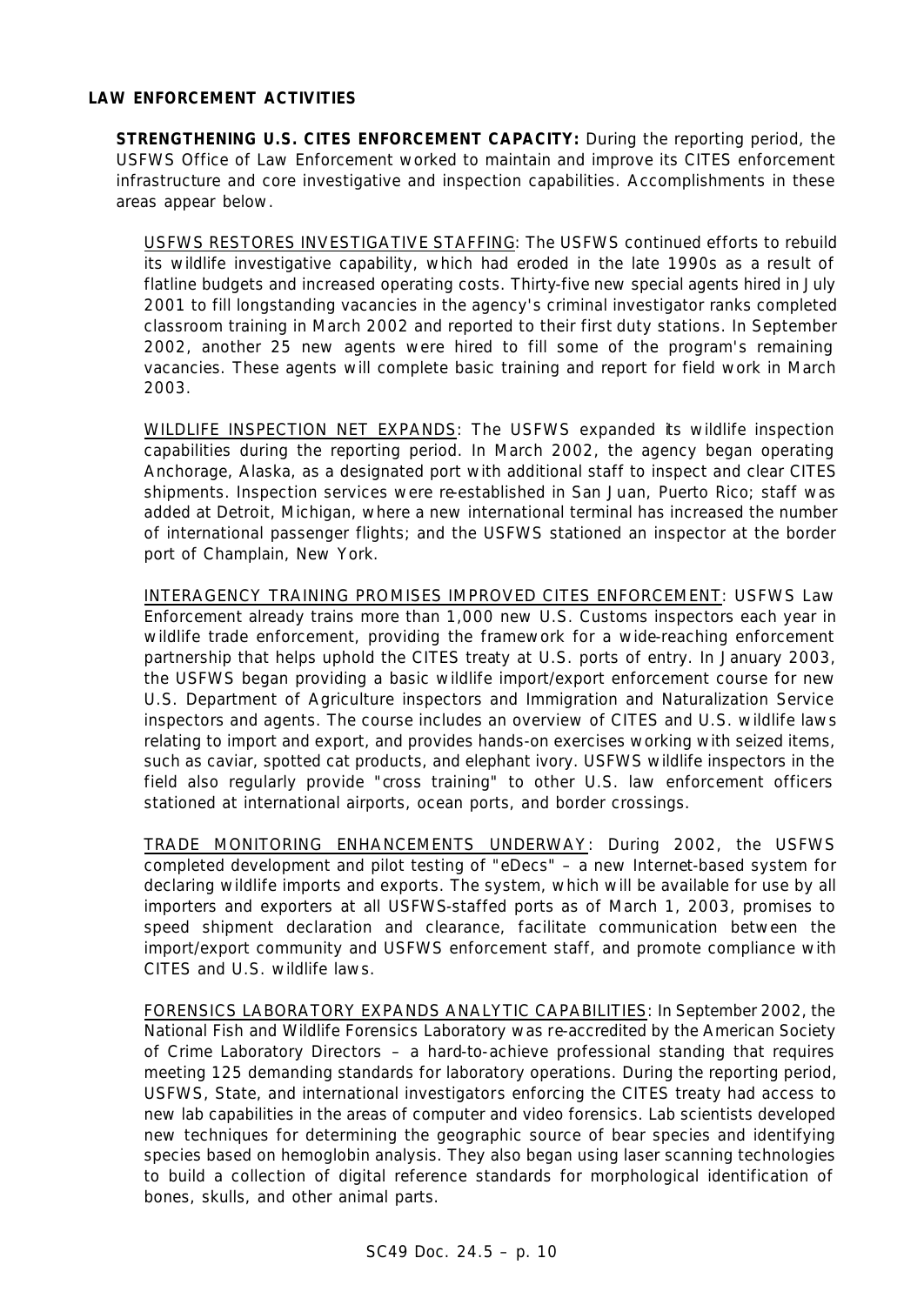NEW INTELLIGENCE UNIT TO SUPPORT U.S. CITES ENFORCEMENT: USFWS Law Enforcement has undertaken efforts to improve intelligence gathering and analysis – capabilities that have become increasingly important given the global scope and growing sophistication and organization of wildlife crime. In 2002, the USFWS established and staffed an intelligence unit to support the investigation of wildlife trafficking and other crimes. Initial efforts focused on building national and international agency contacts to aid in the development of wildlife trade intelligence information. Staff also ex plored the application of a variety of analytical tools and developed a pilot computer database program to facilitate the collection, storage, and analysis of wildlife trade information.

*INSPECTIONS AND INVESTIGATIONS:* The enforcement of CITES and the interception of illegal wildlife trade remained a mission priority for USFWS Law Enforcement. USFWS wildlife inspectors monitored U.S. wildlife trade for CITES compliance and intercepted illegal shipments of CITES-protected species. USFWS special agents conducted criminal investigations of individuals and companies attempting to exploit protected wildlife resources.

MONITORING WILDLIFE TRADE: The USFWS's wildlife inspection program remained the Nation's front-line defense against illegal wildlife trafficking. USFWS wildlife inspectors stationed at 32 ports and border crossings process more than 116,000 wildlife shipments a year. Selected program accomplishments for the reporting period include:

- Inspectors in Boston intercepted a shipment containing USD 1.4 million worth of illegally imported caviar, the largest seizure ever of this type at that location.
- Significant commercial quantities of caviar were seized at the ports of New York, Miami, Houston, Los Angeles, and Chicago; inspectors in the latter city apprehended 20 airline employees smuggling caviar into the United States.
- A high-fashion jewelry and accessory retail company in New York paid USD 43,000 in civil penalties for CITES violations tied to eight shipments that included products made from lizard, alligator, coral, and vicuna.
- Multiple U.S. retailers dealing in imported reptilian leather goods paid fines for CITES violations ranging from USD 3,000 to USD 11,000 as a result of USFWS inspection efforts at New York's John F. Kennedy International Airport.
- A Florida woman who was caught returning from Peru with four endangered ocelot skins, additional ocelot parts, and a primate skull was sentenced in July 2002 to six months monitored home confinement and two years probation.
- Inspectors working out of Tampa, Florida, pursued cases involving the unlawful importation of CITES-listed butterflies from Peru and seized a large collection of Solomon Island butterflies exported from Denmark in violation of CITES.
- A six-month enforcement blitz at the international airport in Houston resulted in the apprehension of 13 individuals smuggling sea turtle eggs into the United States.
- An outfitter who used a fraudulent CITES permit to "cover" a shipment of sporthunted trophies that came into Dallas/Fort Worth, Texas, from the Cameroon was fined USD 7,000.
- CITES enforcement efforts along the U.S./Mexico border in Arizona and Texas resulted in the interception of multiple desert bighorn sheep trophies and commercial shipments of reptilian leather goods imported without CITES permits.
- Smuggling attempts foiled in San Francisco included the interception of a mail parcel from China containing USD 15,000 worth of bear bile hidden in cigarette packs.
- Inspectors in Los Angeles seized a shipment containing 447 live chameleons and day geckos exported from Madagascar with illegal CITES permits; the reptiles had an estimated "street value" of more than USD 83,000.
- A man traveling from Indonesia was caught bringing two king birds-of-paradise (which died in transit), two lesser birds of paradise, two pygmy lorises, and 50 glass bottles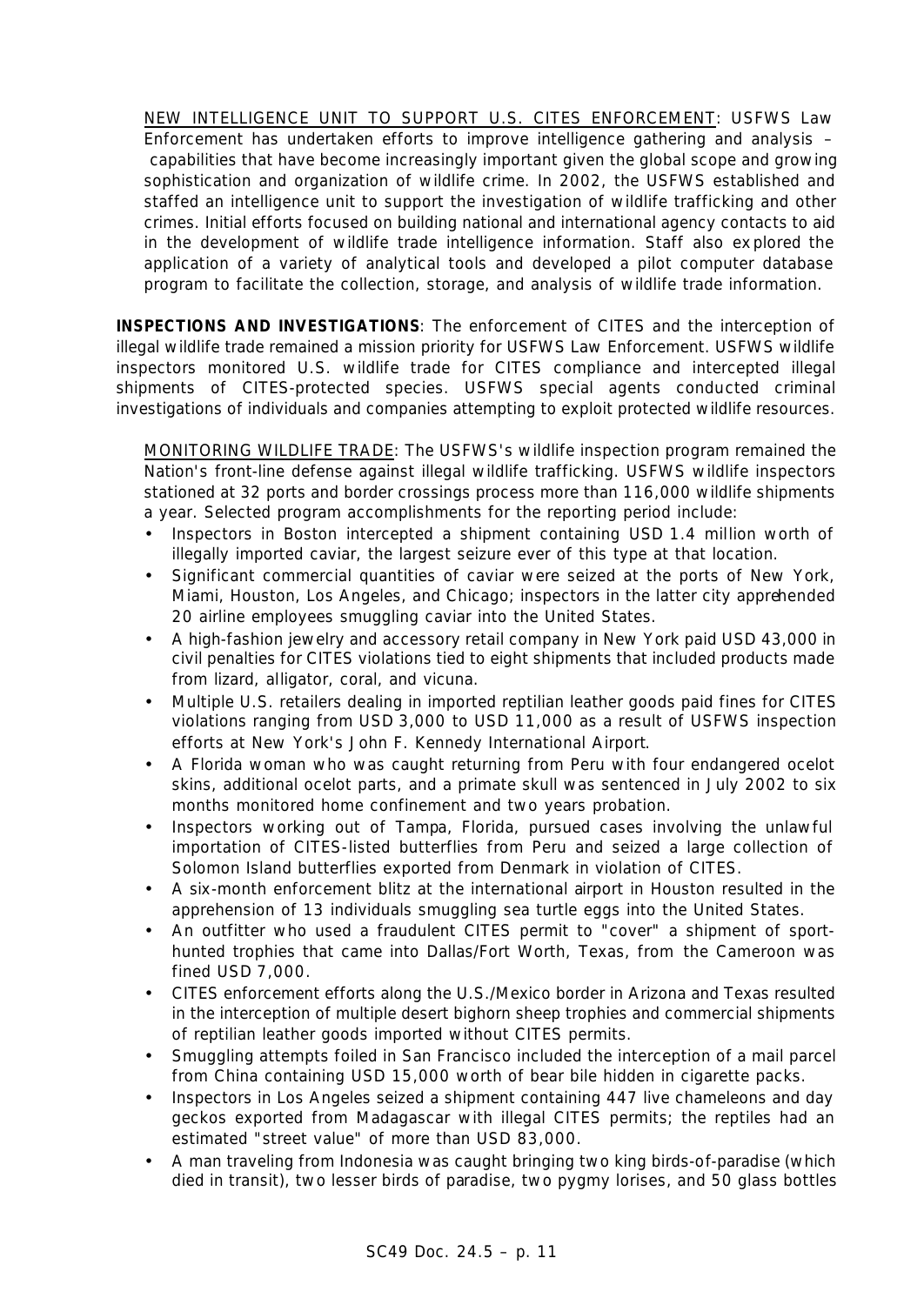containing orchid seedlings into the United States via Los Angeles; he pleaded guilty to smuggling and was sentenced to six months in prison and a USD 25,000 fine.

- A woman was caught crossing the U.S./Mexico border in San Diego, California, with 30 live Amazon parrots hidden in the hollowed out rear seat of her vehicle.
- Inspectors in Portland, Oregon, intercepted a shipment of 985 pounds of white sturgeon that was being exported to Canada without the required CITES permit.
- An individual who was caught crossing the U.S./Canada border in Blaine, Washington, with four CITES Appendix I Madagascar radiated tortoises was arrested after USFWS inspectors determined that he was already wanted for wildlife smuggling. He pleaded guilty to charges related to the illegal importation of 80 Asian arowanas and was sent to prison for one year.
- Inspectors in Anchorage, Alaska, intercepted a commercial shipment containing 35 elephant carvings invoiced as stone carvings and figurines from China and seized a shipment of pool cues from Japan after determining that many were made from elephant ivory.

CAVIAR COMPANY PRESIDENT SENTENCED: A USFWS investigation of illegal caviar trade sent the president of a Miami caviar company to prison for 41 months for his role in organizing and running a large-scale roe trafficking network. The man, who pleaded guilty to charges of conspiracy, smuggling, and money laundering, spearheaded a "suitcase" smuggling operation that unlawfully took more beluga caviar out of Russia in one year alone than the country's entire export quota. Paid couriers picked up suitcases pre-packed with black market roe in Europe for delivery in Miami; false labels were also used to "disguise" illegally imported caviar as roe from Atlantic lumpfish, an unprotected species. In addition to the prison sentence, the defendant also forfeited USD 36,000 and USD 860,000 worth of caviar.

SUITCASE SMUGGLER SENT TO PRISON: A Russian citizen was sentenced to 30 months in prison for smuggling 98.2 pounds of sturgeon caviar into the United States in violation of CITES; he was also convicted for making false statements. The defendant and two other Russian nationals arrived in Miami, Florida, from Moscow in August 2001 and submitted false Customs declarations stating they were not importing wildlife products. A canine detection team discovered 37 tins of caviar, valued at between USD 40,000 and USD 80,000, concealed in their luggage. The two other defendants served six and sevenmonth prison terms for their role in the smuggling attempt.

COMPANY OWNER PLEADS GUILTY TO WILDLIFE TRAFFICKING: The owner of a major New York caviar company investigated by the USFWS pleaded guilty to six counts of violating the Lacey Act in connection with illegal trafficking in Russian and American caviar. The plea agreement calls for penalties that include a prison sentence of 15 to 21 months, a USD 400,000 fine, revocation of the company's wildlife import/export license, and abandonment of over 1,000 kilograms of caviar seized for various violations since 1999.

FLORIDA MAN CAUGHT WITH CONTRABAND ROE: USFWS officers at Miami International Airport apprehended a Florida resident who tried to smuggle 110 pounds of Russian caviar into the United States when he returned to the country on a flight from Frankfurt, Germany. The subject was sentenced to 13 months in prison and two years of supervised release.

BUSINESS OWNER ARRESTED IN NEW YORK CAVIAR CASE: USFWS special agents in New York City arrested the owner of a caviar company based in that city for running a caviar "suitcase smuggling" operation and violating the CITES treaty. The man, who was out on bond after being arrested by the Federal Bureau of Investigation in the fall of 2002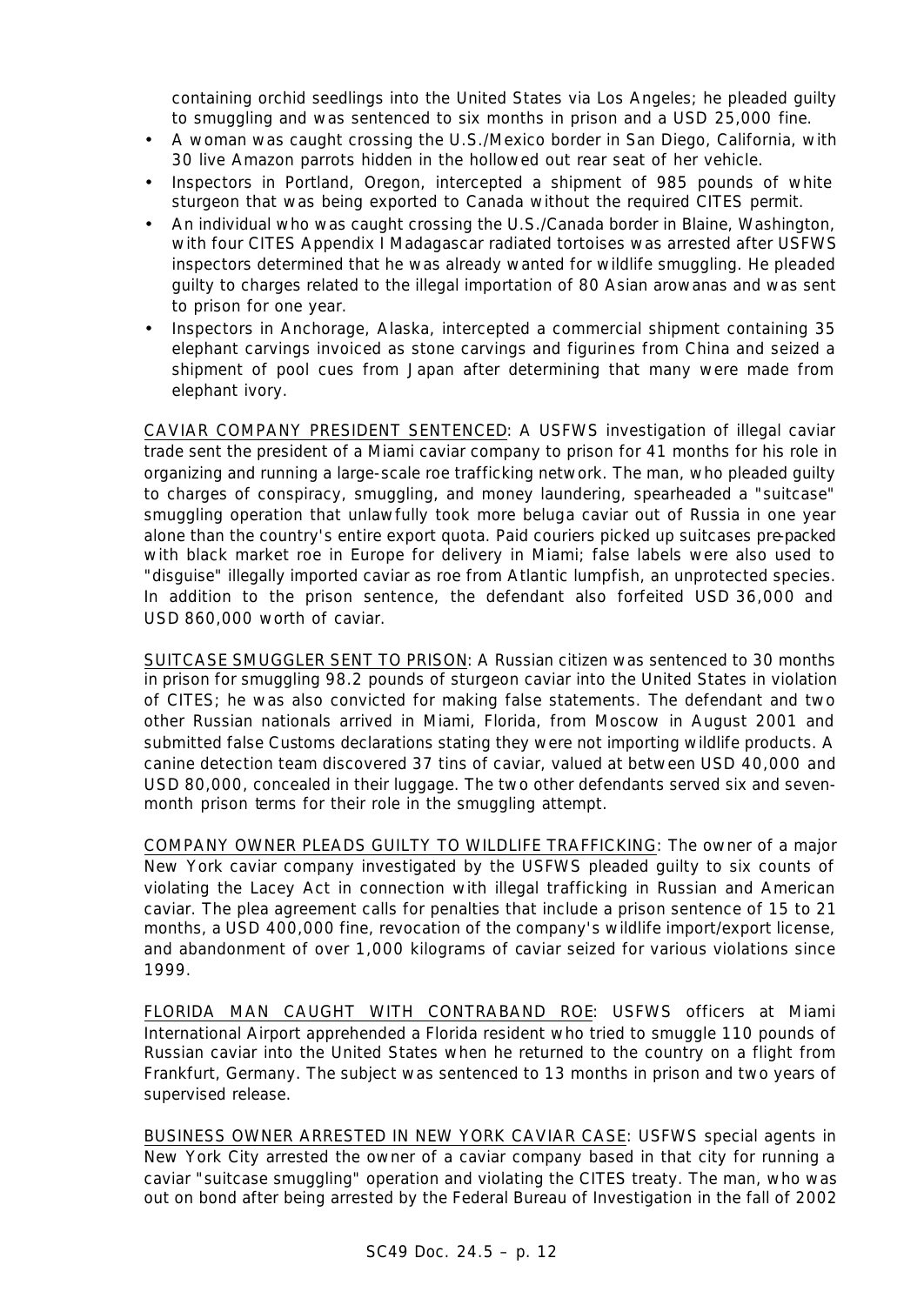for securities and wire fraud, had been scheduled to plead guilty to charges in the USFWS investigation in March 2001, but he and his attorney disappeared and could not be contacted.

IVORY SMUGGLERS SENT TO PRISON: Two individuals arrested for running one of the largest elephant ivory smuggling rings ever on the U.S. West Coast were found guilty and sentenced to prison terms of one year and six months. The smuggling operation was uncovered when USFWS and U.S. Customs officers intercepted two shipments containing approximately 250 pounds of raw and worked ivory. The shipments, which were imported from Nigeria via Los Angeles International Airport, had been declared as handicrafts and furniture. Ivory pieces were concealed in beaded cloth and whole tusks were found inside pieces of furniture. Charges in the case included smuggling and conspiracy.

FINES, RESTITUTION ASSESSED IN IVORY/SEA TURTLE SMUGGLING CASE: In San Francisco, the subjects of a USFWS investigation that documented the smuggling of two mounted green sea turtles and 119 ivory carvings valued at over USD 100,000 were sentenced to pay USD 190,000 in fines and USD 99,000 in restitution. The three, who imported some of the contraband goods concealed in a shipment of furniture and ceramic vases that originated in China, pleaded guilty to felony smuggling and Lacey Act violations. The restitution money will support conservation work by two California-based organizations, the Sea Turtle Restoration Project and Wildlife Care.

WOMAN SENTENCED FOR SMUGGLING SEA TURTLE EGGS: In November 2002, a Federal judge sentenced the last member of a family-run smuggling syndicate that illegally brought thousands of sea turtle eggs into the United States from El Salvador. The woman, who was caught smuggling 2,880 Olive Ridley sea turtle eggs into Houston, Texas, in April 2000, will spend six months in prison followed by three years probation. In August 2000, her sister was also arrested in Houston and was charged with smuggling 1,524 eggs and 5,000 units of illegal prescription drugs. USFWS investigators had previously apprehended two other members of the same family, who were smuggling sea turtle eggs into the country via Los Angeles.

USFWS BREAKS UP REPTILE SMUGGLING RING: A two-year investigation conducted by USFWS Law Enforcement in conjunction with the Australian Customs Service resulted in the elimination of a syndicate involved in the smuggling of high value reptiles from Australia and Mexico. The reptiles were brought into the United States by various methods, including use of a private plane with hidden compartments and express mail shipments. A leader of the syndicate was indicted and convicted in San Francisco, California.

U.S. COMPANY CHARGED IN PRIMATE CASE: A Federal grand jury in Chicago returned a 12-count indictment against a U.S. primate research facility and three current and former officers in connection with the unlawful 1997 importation of live monkeys from Indonesia. The indictment alleges that the company, which breeds and sells monkeys for medical research, unlawfully imported wild-caught macaques and used false documents to describe the animals as captive bred. The indictment also includes charges for inhumane transport violations, since the importations included nursing mothers and unweaned young. The airline that shipped the monkeys has already paid a USD 10,000 fine for violating humane transport regulations. Prosecution of the research facility and its officers is pending.

TWO INDICTED FOR IMPORTING RARE FISH: The owner of a tropical fish business in Edmonton, Canada, and a California man were indicted in Portland, Oregon, for illegally importing Asian arowanas, an endangered CITES Appendix-I fish native to Malaysia and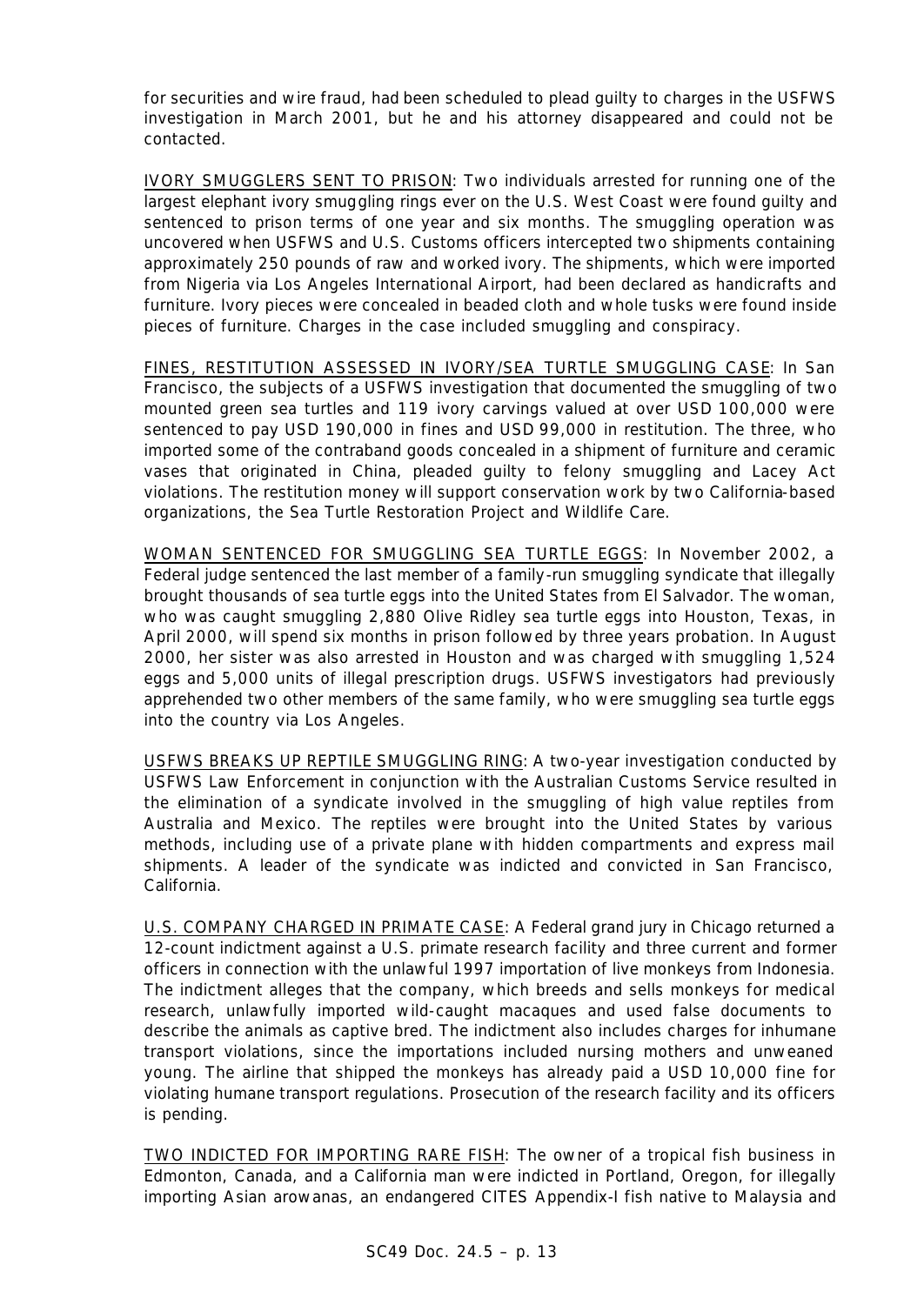Indonesia. The pair are charged with conspiring to import and sell the protected fish, illegally transporting them into the United States in violation of the Endangered Species Act, and falsifying documents to move the fish through U.S. Customs. They both face one count of wire fraud for using the Internet to conduct illegal activities. In addition, the U.S. defendant has also been charged with making false statements to law enforcement officers. Each charge carries a maximum penalty of USD 250,000 and five years imprisonment. The smuggling operation was first detected when a USFWS wildlife inspector in Portland intercepted a shipment of Asian arowanas that had been falsely invoiced as cichlids (a non-protected tropical fish).

BIRD SMUGGLER SENTENCED: A Miami resident caught bringing 40 Appendix II Cuban finches into the United States was sentenced to three months home confinement and two years probation. He must also perform 100 hours of community service and was barred from importing or exporting wildlife. The man, who was arrested in Miami, entered the United States from Cuba with USD 4,000 worth of birds strapped to his legs and hidden under his pants.

AGRICULTURE INSPECTOR CHARGED WITH ILLEGALLY IMPORTING BIRDS: A U.S. Department of Agriculture inspector working at John F. Kennedy International Airport in New York was charged with illegally importing six African grey parrots into the United States. The individual obtained the birds from relatives in Nigeria and had them shipped to the United States without the proper permits. The inspector previously imported nine finches in 1998, also without permits. He has been charged with violating the Lacey Act and making false statements.

RARE BIRD RETURNED TO BRAZIL: On December 22, 2002, the USFWS returned an extremely rare Spix's macaw to Brazil. The bird, an Appendix-I species which was probably smuggled into the United States years ago, was transferred to USFWS Law Enforcement for repatriation by an individual in Colorado who had apparently kept it as a pet for a number of years. Native only to a tiny area in northern Brazil, the Spix's macaw is now believed to be extinct in the wild and is extremely rare in captivity. The bird returned by the USFWS will become part of an official captive breeding project in Brazil, where scientists are working to reestablish the species in the wild.

FLORIDA MAN ARRESTED FOR FEATHER TRAFFICKING: The owner of a business specializing in rain forest and tribal arts and crafts faces Federal charges for smuggling protected bird feathers and animal parts from Brazil's Amazon rain forest region into the United States. The subject was arrested after a three-year USFWS investigation revealed that he was trafficking in feathers and parts of CITES species. Contraband in the case included jaguar teeth and feathers from blue and yellow macaws, red and green macaws, scarlet macaws, and great egrets. The investigation was coordinated with the Brazilian Federal Police's wildlife protection unit.

CALIFORNIA IMPORTER INVESTIGATED FOR MEDICINAL TRAFFICKING: In August 2002, a businessman in Oakland, California, pleaded guilty to conspiracy to violate the Rhinoceros and Tiger Conservation Act, Endangered Species Act/CITES, and other Federal regulations. A joint investigation by the USFWS, U.S. Department of Agriculture, and Food and Drug Administration revealed that the man, an importer of Chinese traditional medicines and herbs, had imported hundreds of patented medicines labeled to contain rhino and tiger, raw herbs without CITES permits, herbs that were subject to quarantine, and patented medicines that contained drugs controlled by U.S. laws. The subject had been convicted for similar violations in 1996 and was still on probation when a search warrant was served at his retail store and warehouse in October 2001. He faces a maximum prison sentence of five years and a maximum fine of USD 250,000.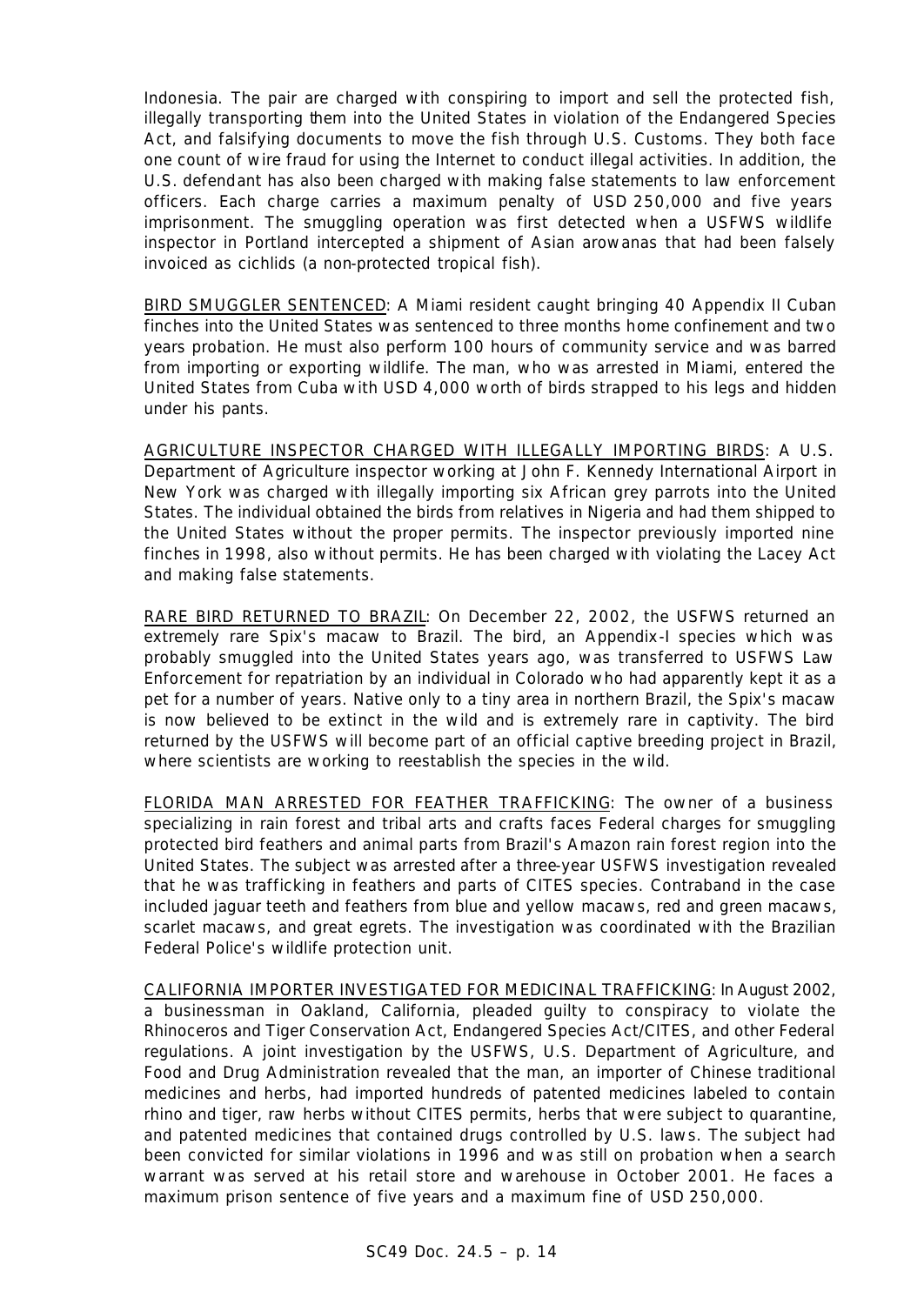DOMESTIC BIG CAT TRAFFICKING CASE YIELDS FUNDS FOR TIGER CONSERVATION: Defendants in a USFWS investigation of big cat trafficking have paid more than USD 100,000 in restitution to the National Fish and Wildlife Foundation's "Save the Tiger Fund." The multi-year USFWS probe exposed the widespread sale and killing of captivebred tigers and leopards for the lucrative animal parts trade. Charges were brought against 16 individuals and a Chicago exotic meat company. The restitution payments from the nine defendants sentenced to date will be used to support anti-poaching and antitrafficking efforts aimed at protecting wild tigers in Thailand and the Russian Far East. Planned activities include ranger training, resolution of human-tiger conflicts, and public education.

INTERNATIONAL CYCAD SMUGGLERS CONVICTED: A USFWS undercover investigation confirmed that the earth's rare plant species are indeed being plundered in large numbers for the global black market trade. The smuggling exposed by the USFWS, which focused primarily on CITES Appendix I species, virtually spanned the globe, involving cycads and orchids from more than 20 different countries and profiteers on four continents. Some of the plundered cycad specimens were plants approaching 100 years old; many came from government-protected lands off limits to collectors. During 2002, three South Africans and one Australian arrested as a result of this investigation were convicted of various felony counts in U.S. courts. Another subject located in Southern California who received many of the illegal cycads pleaded guilty to violating the Endangered Species Act. The USFWS also assisted the governments of South Africa, Australia, and Zimbabwe in their prosecution of subjects identified as participants in the illegal trade of Appendix I cycads.

ORCHID TRAFFICKER FOILED: A USFWS investigation of the illegal take, transportation, and sale of protected orchids concluded in U.S. District Court in Hawaii when the subject pleaded guilty to multiple violations. The orchids, a species listed on CITES Appendix I, were harvested illegally in Borneo and then transported through Honolulu, Hawaii, for sale on the U.S. mainland. Sentencing is scheduled for March 2003.

BRAZILIAN APPENDIX-III BIGLEAF MAHOGANY HELD AT U.S. PORTS: Since February 2002, the U.S. Department of Agriculture's Animal and Plant Health Inspection Service (APHIS), the agency responsible for inspecting and clearing CITES plant shipments into and out of the United States, has held a total of 50 shipments of Brazilian bigleaf mahogany (*Swietenia macrophylla*) at U.S. designated ports of entry due to questions about the validity of the accompanying Brazilian export permits and the legality of the mahogany. These shipments totaled 8,958.065 cubic meters of wood. The holds began following a meeting in January 2002 in Washington, D.C., between officials of the USFWS and IBAMA, the Brazilian CITES Management Authority. At that time IBAMA told the USFWS about Brazil's Regulatory Order No. 17, effective October 22, 2001, that suspended logging, transport, and trade of bigleaf mahogany, imposed due to legality concerns. IBAMA also informed the USFWS that Brazilian courts had granted injunctions to several Brazilian timber exporters against the export prohibition. This forced IBAMA to issue permits to those companies. IBAMA asked the United States to help stem the illegal trade in this species as they appealed the injunctions. In response to this and the fact that many of the CITES export permits accompanying shipments of bigleaf mahogany from Brazil were not completely endorsed by Brazilian inspection officials, APHIS began to hold Brazilian mahogany shipments in February 2002. Such shipments were only released when the CITES Management Authority of Brazil confirmed that the permits were valid and the mahogany was legally acquired.

For each of the 50 shipments, the USFWS, the U.S. CITES Management Authority, communicated with IBAMA to verify the accompanying CITES permits' validity and the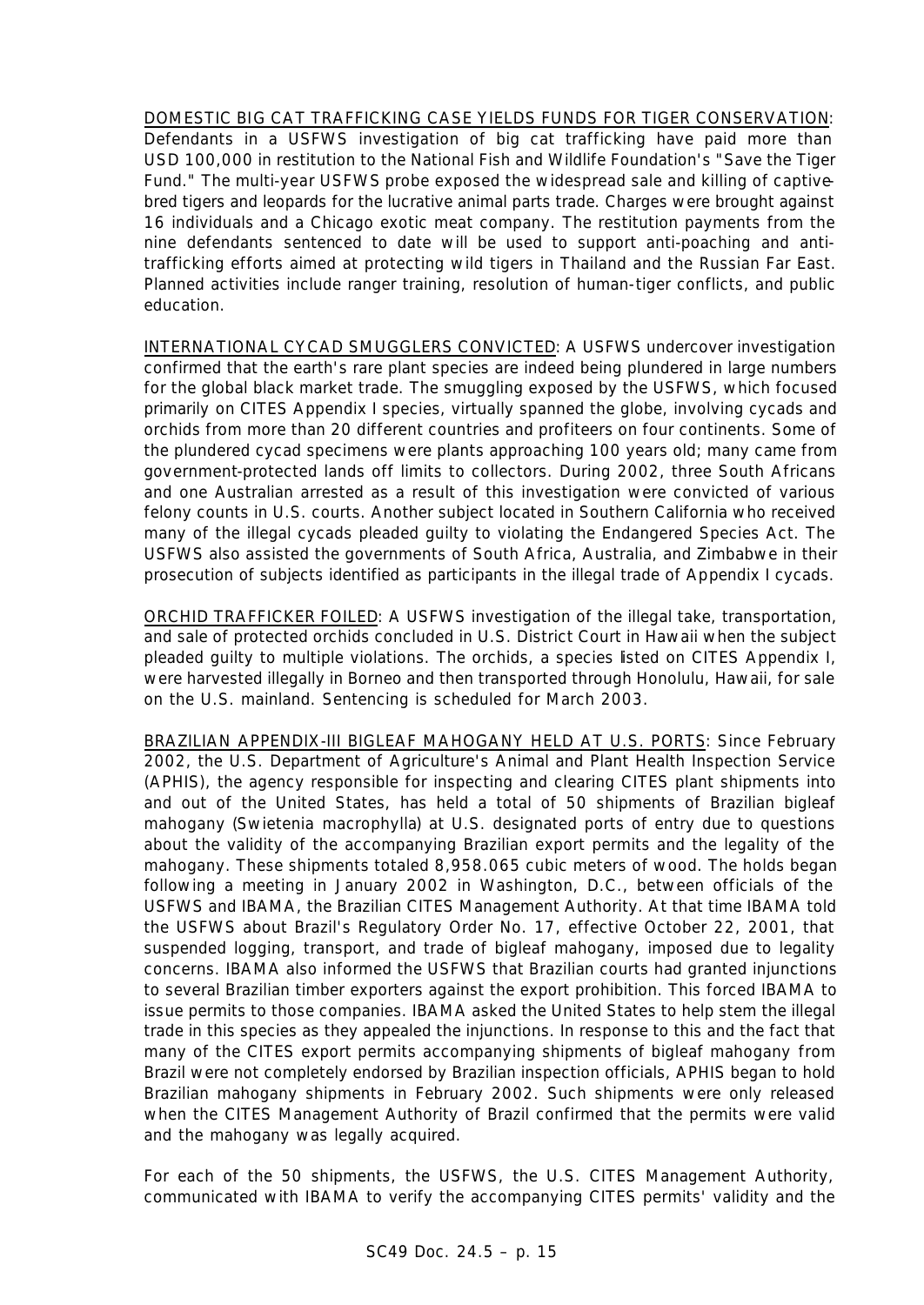legality of the mahogany. After numerous communications with IBAMA over the past year, and after a study conducted by IBAMA to determine the legal origin of mahogany in shipments that have been exported from Brazil during 2002, the U.S. Government received information from IBAMA verifying the legality of the mahogany and the validity of the accompanying permits for 37 full shipments and 2 partial shipments from the original total of 50. These shipments, totaling 5,881.337 cubic meters of wood, have been released.

Also, the United States sent a delegation to Brazil during the first week of October 2002, to gather information from IBAMA about the status of the shipments still on hold at that time and to determine a course of action with regard to future shipments that may be imported into the United States from Brazil.

As of the end of February 2003, APHIS continues to hold 11 full shipments and 2 partial shipments, totaling 3,076.728 cubic meters of wood. The U.S. Government continues to communicate with Brazil seeking information about the legal status of the wood in these remaining shipments.

APHIS is planning, effective 1 April 2003, to refuse entry into the United States of any shipment of Brazilian bigleaf mahogany that has been on hold for 180 days or more, and for which IBAMA has not declared in writing to the United States Government that the accompanying Brazilian CITES export permit is valid and that the mahogany in the shipment was legally acquired.

#### **PUBLIC EDUCATION EFFORTS**

CITES UPDATE: The USFWS produces a periodic news letter called the CITES Update, which provides the latest information relative to the CITES treaty. The USFWS distributes each edition of the CITES Update to a mailing list of over 700 CITES Cooperators from other U.S. Government agencies, State governments, NGOs, industry, academia, and the general public. It also posts each edition on its Website. During the period from March 2002 through February 2003, the USFWS produced, distributed, and posted two editions of its CITES Update.

USFWS PROMOTES CITES COMPLIANCE BY BIG GAME HUNTERS: USFWS outreach on CITES Law Enforcement and permit requirements to U.S. hunters who travel overseas to pursue their sport helped promote understanding of and compliance with CITES protections for a range of big game species. In March 2002 and again in January 2003, USFWS Law Enforcement and International Affairs representatives staffed an outreach booth at the Safari Club International's annual convention. Efforts focused on explaining U.S. and CITES requirements for importing and exporting big game trophies. In Anchorage, Alaska, USFWS wildlife inspectors presented outreach briefings to U.S. hunters who were flying to Russia to pursue bears and other big game species. Seizures of unlawfully imported trophies and wildlife souvenirs at that port of entry have dropped as more hunters understand and obey CITES requirements and U.S. wildlife protection laws and regulations.

USFWS SPONSORS MEDICINAL WORKSHOP: USFWS International Affairs and Law Enforcement staff worked with the World Wildlife Fund, the Wildlife Conservation Society, the International Fund for Animal Welfare, and WildAid to organize and present a symposium on protecting medicinal plants and animals used in traditional Chinese medicine (TCM). Held in New York City on September 8, 2002, this "Consensus Conference" promoted open dialogue among conservationists and TCM educators and practitioners, many of whom are also involved in importing or selling products made from wildlife. Conference participants, who included faculty members from eight U.S. acupuncture schools as well as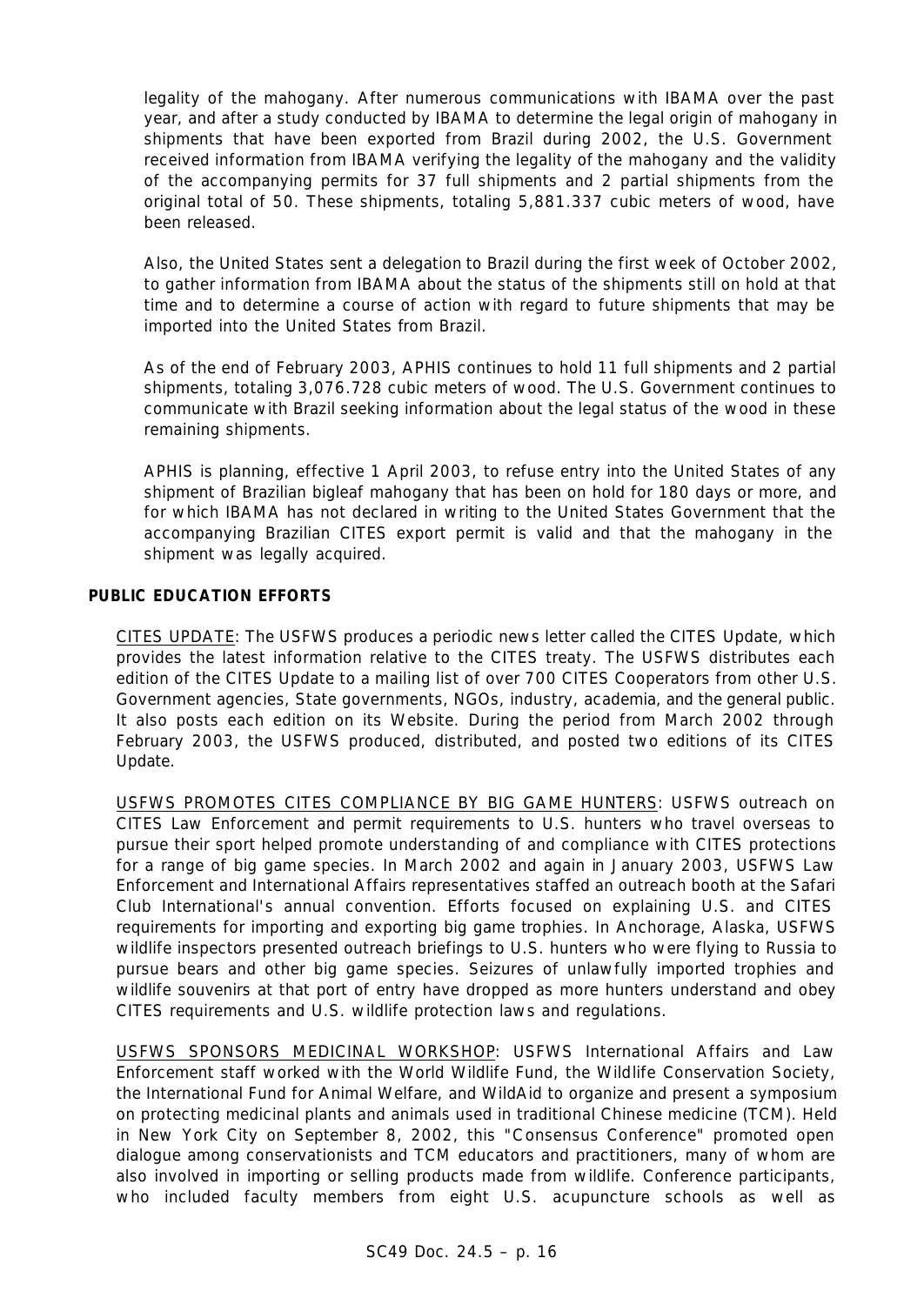representatives from professional organizations, industry, non-profit conservation groups, and Federal and State agencies, worked together to identify seven action goals to promote conservation in oriental medicine. Efforts are already underway to develop a formal conservation curriculum for use in schools of acupuncture and secure the addition of questions addressing wildlife issues on the national certifying exam for practitioners. Other action goals include organizing a national cross-disciplinary meeting on conservation of TCM species and exploring global third party certification of herbs used in TCM.

TRAINERS TRAINED TO PROMOTE WILDLIFE TRADE EDUCATION: The USFWS sponsored a two-day "train the trainer" course for the "Suitcase for Survival" education program (a public/private wildlife trade outreach partnership) at the Denver Zoological Gardens in Denver, Colorado. The course taught educators and outreach specialists working at natural resource agencies, zoos, nature centers, and other organizations how to use the "Suitcase for Survival" curriculum and "hands on" wildlife products to teach the public about the devastating impact of the illegal wildlife trade. The USFWS supplies most of the wildlife items used in this educational effort. "Suitcase for Survival" is a cooperative outreach program involving USFWS Law Enforcement, the World Wildlife Fund, Traffic North America, the American Zoological and Aquarium Association, and the National Fish and Wildlife Foundation.

UNITED STATES WORKS WITH ITS TRADITIONAL MEDICINE COMMUNITY: Between March 2002 and February 2003, the USFWS continued to work with the U.S. traditional medicine community through the community's pre-existing educational infrastructure. The USFWS continued to raise awareness about the use of endangered species in traditional medicines, in keeping with its commitment to community ownership of this issue.

U.S. CITES WEBSITE: The USFWS has continued to develop and improve its CITES Website at http:\\international.fws.gov. Among other items, the site contains the CITES treaty, CITES Fact Sheets, lists of CITES Party countries and non-Parties, a directory of Management and Scientific Authorities in Party countries and of equivalent authorities in non-Parties, copies of recent CITES Updates (see above), a COP12 page, and links to the CITES Secretariat's Website. A new section devoted to permits is currently under construction. Two more sections, one on timber and one on ginseng, are in the early stages of development.

# **NATIONAL COLLABORATIVE EFFORTS**

INTERGOVERNMENTAL STURGEON QUOTAS: In accordance with CITES Decision 11.58, the United States submitted intergovernmental quotas for two Acipenseriformes species in December 2002. After consulting all 50 States to obtain information on current regulations and harvest/management schemes and contacting the Management Authority of Canada, catch and export quotas for 2003 were provided to the CITES Secretariat for white sturgeon (*Acipenser transmontanus*) and green sturgeon (*A. medirostris*).

MICRA: In January 2003, representatives from the U.S. Scientific and Management Authorities participated in the annual Mississippi Interstate Cooperative Resource Association (MICRA) Paddlefish/Sturgeon Committee meeting. MICRA is an organization of 28 State natural resources departments, several Federal agencies (including the USFWS) and Indian tribes dedicated to improving interjurisdictional river resource management in the Mississippi River basin. The MICRA Paddlefish/Sturgeon Committee was established in 1992 to promote the conservation, management, and enhancement of paddlefish and sturgeon resources in the Mississippi River basin. Scientific and Management Authority personnel provided updates on international trade in native sturgeon and on the outcome of sturgeon discussions at COP12, including revisions to the caviar labeling resolution.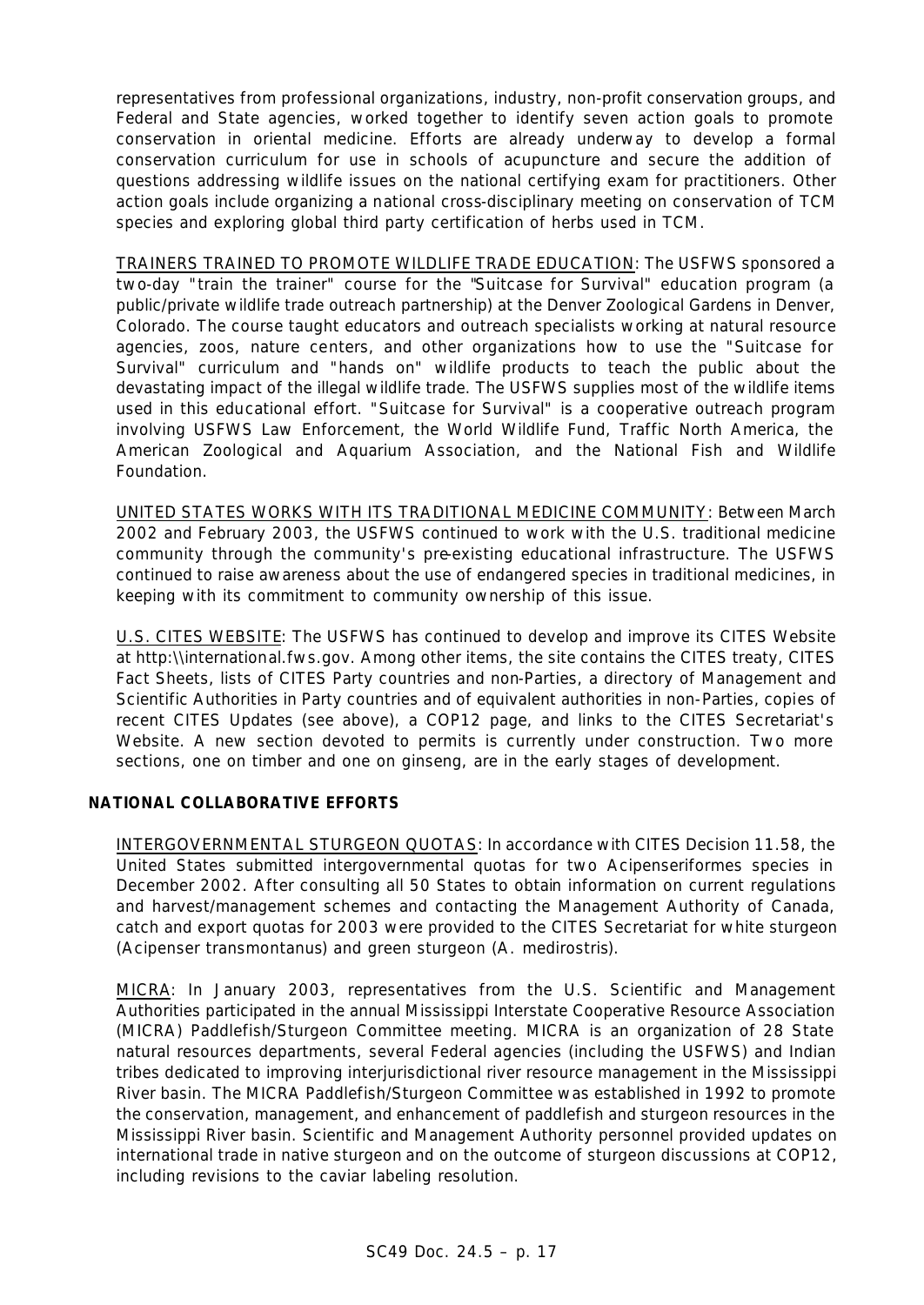2003 GINSENG STAKEHOLDERS' MEETING: In February 2003, the USFWS hosted a two and a half day meeting with representatives of the States and other Federal agencies to discuss the status and management of American ginseng (*Panax quinquefolius*) and the U.S. CITES export program for the species. The workshop provided an important opportunity for participants to air concerns and work cooperatively in developing recommendations to improve the management of wild ginseng populations.

U.S. CITES EXPORT TAGGING PROGRAM: The United States cooperates with its States and Indian Tribes and Nations in utilizing a tagging program for the exports of skins of the following Appendix-II species: bobcat (*Lynx rufus*); river otter (*Lontra canadensis*); Alaskan lynx ( *Lynx canadensis*); Alaskan wolf (*Canis lupus*); Alaskan brown bear ( *Ursus arctos*); and American alligator (*Alligator mississippiensis*). [Polar bear trophies are also tagged in limited numbers under the Marine Mammal Protection Act.] The USFWS initiated this program over twenty years ago to streamline the USFWS's CITES permit issuance process for the exports of skins of these species. The USFWS currently cooperates with 45 States and six Indian Tribes/Nations that have instituted approved harvest programs. The USFWS approves a State or Indian Tribe/Nation for inclusion in the CITES Export Tagging Program when it can make the two CITES findings based on that State's or Tribe/Nation's harvest program. Each approved State or Tribe/Nation applies CITES tags, provided by the USFWS, to all skins of approved species taken in that State or Tribe/Nation. The tags serve as evidence that the skins were legally taken and that their export will not be detrimental to the survival of the species. During 2002, the USFWS issued about 500,000 tags. Between March 2002 and February 2003, the USFWS approved into the program one additional Indian Nation for exports of bobcat and river otter, a second Indian Nation for exports of bobcat, and one State for the exports of river otter.

USFWS COOPERATES WITH THE STATES IN TAG STUDY: Funded by a USFWS grant, a study was contracted to and recently completed by Southwick Associates, Inc. to evaluate U.S. CITES tag performance, especially those used on American alligator (*Alligator mississippiensis*) skins. This study was a collective effort between the International Association of State Fish and Wildlife Agencies (IAFWA), individual State wildlife agencies, and the USFWS. The purpose of the project was to identify additional potential CITES tag vendors who can produce acceptable tags and to conduct a preliminary evaluation of the various security tags now on the market. Primary recommendations from the researcher are to: increase the contract from two years to three or more years (this may increase interest among other vendors to participate in the bidding process, and may possibly make it financially worthwhile for them to develop improved tags); and include bar coding to future tag specifications.

# **CONSERVATION FUNDING**

MULTINATIONAL SPECIES CONSERVATION FUNDS: The Multinational Species Conservation Funds consist of five programs created to fulfill direct congressional mandates to conserve populations of and habitats for neotropical migratory birds, African and Asian elephants, great apes, rhinoceroses, and tigers. Four of these programs involve CITES-listed species: the African Elephant Conservation Act of 1989, Rhinoceros and Tiger Conservation Act of 1994, Asian Elephant Conservation Act of 1997, and the Great Ape Conservation Act of 2000. These programs provide direct support to range countries through broad-based partnerships with national governments, NGOs, and other private entities for on-the-ground activities to conserve these species and their habitats.

The USFWS administers the Multinational Species Conservation Funds. During the period from March 2002 through February 2003, the USFWS granted a total of USD 4,276,710 for various projects around the world in support of conservation of African and Asian elephants,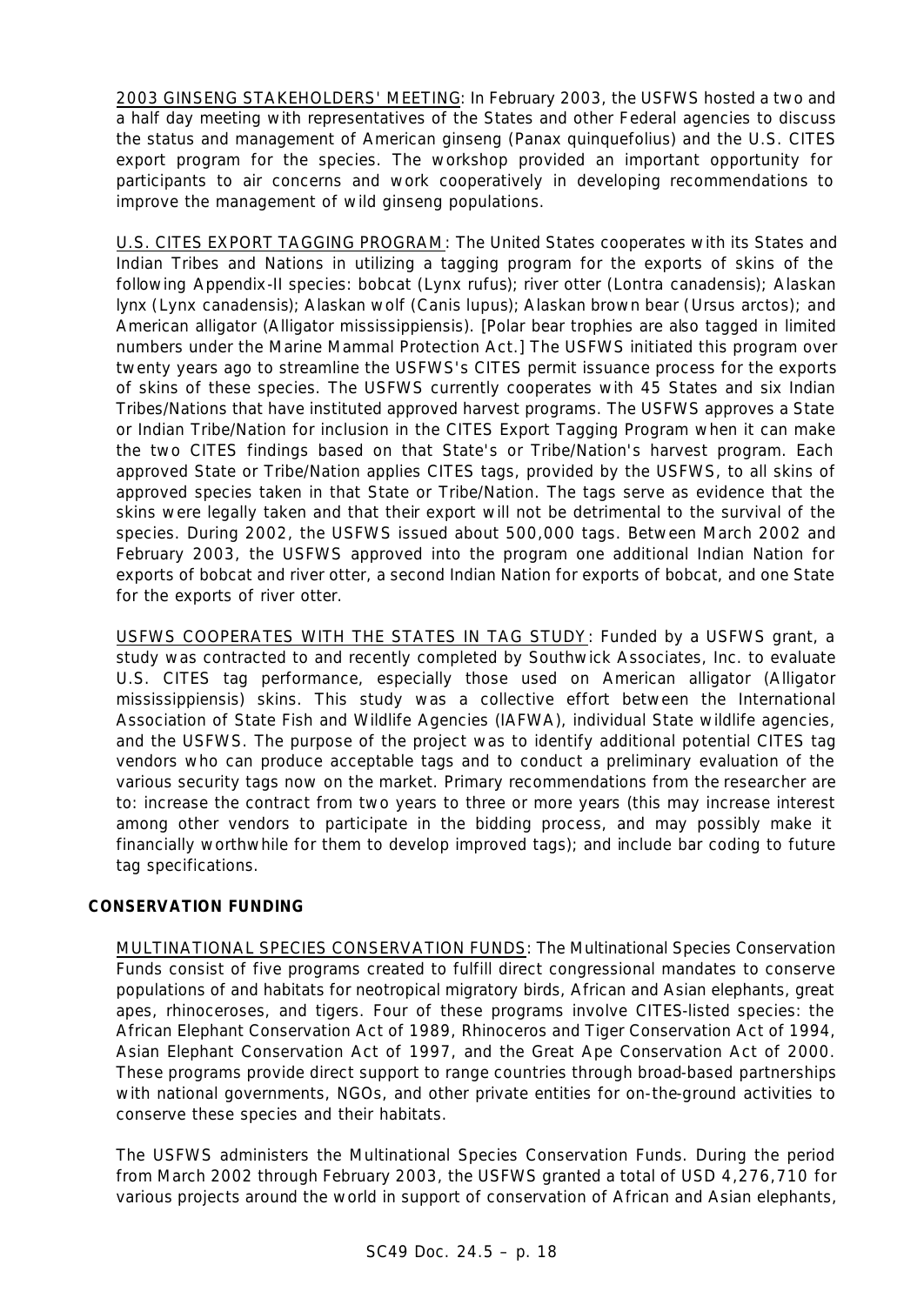rhinoceroses, tigers, and great apes. Listed below is a breakdown of this project funding by species group:

| African elephants: | 29 projects granted a total of USD 1,775,796 in funding |
|--------------------|---------------------------------------------------------|
| Asian elephants:   | 18 projects granted a total of USD 820,924 in funding   |
| Tigers:            | 15 projects granted a total of USD 395,825 in funding   |
| Rhinoceroses:      | 18 projects granted a total of USD 523,244 in funding   |
| Great apes:        | 21 projects granted a total of USD 760,921 in funding   |

#### **OTHER U.S. CITES-RELATED ACTIVITIES**

U.S. SUBMITS ITS 2000-2001 CITES BIENNIAL REPORT: Article VIII of CITES prescribes that each Party shall prepare periodic reports on its implementation of CITES and shall transmit to the Secretariat, in addition to an annual report, a biennial report on legislative, regulatory, and administrative measures taken to enforce the provisions of CITES. On September 18, 2002, the USWFS submitted to the CITES Secretariat, the U.S. biennial report covering the interval 2000-2001. This report summarized some of the major legislative, regulatory, and administrative measures taken by the United States during this biennial period in its implementation of CITES.

U.S. SUBMITS ITS 2001 CITES ANNUAL REPORT: Article VIII of CITES prescribes that each Party shall prepare annual reports on its trade in CITES-listed species. On December 13, 2002, the USFWS submitted, directly to the World Conservation Monitoring Centre (WCMC) in electronic format, the U.S. CITES Annual Report datafile for 2001. The file (100,269 data records) contained data on all U.S. trade with the rest of the world in CITES-listed species of fauna and flora during 2001. The data represent actual trade and not just numbers of CITES permits issued.

ARGENTINA PETITION FOR APPROVAL OF A SUMP: The Wild Bird Conservation Act of 1992 (WBCA) limits or prohibits import of exotic bird species into the United States in order to ensure that wild populations are not harmed by international trade. Since 1993, imports into the United States of all CITES-listed birds are prohibited except as provided under certain exemptions. One of the exemptions provided under the WBCA is for the import of species from countries that have approved sustainable use management plans (SUMPs) for those species. The USFWS is currently reviewing a petition submitted by the Management Authority of Argentina for approval of a SUMP for the blue-fronted Amazon parrot ( *Amazona aestiva*). In January 2003, two USFWS biologists traveled to Argentina to meet with the program directors and observe the program. Information gathered during the trip will assist in the review of Argentina's petition, and the USFWS anticipates making a decision regarding this program within the next several months.

WBCA COOPERATIVE BREEDING PROGRAMS: As noted above, imports into the United States of all CITES-listed birds are prohibited except as provided under certain exemptions. One of the exemptions provided under the WBCA is for the import of specimens to be used in an approved cooperative breeding program for the species. The purpose of cooperative breeding programs is to enhance or promote the conservation of the species in the wild or establish a self-sustaining population of the species in captivity in the United States. There are currently 24 approved cooperative breeding programs operating in the United States primarily to breed species of raptors or psittacines. The USFWS has approved four new cooperative breeding programs in the last year.

FAO/CITES MoU: In February 2003, a fisheries biologist from the U.S. Scientific Authority attended the 25<sup>th</sup> FAO Committee of Fisheries (COFI) meeting and participated in a Working Group on the development of a Memorandum of Understanding (MoU) between CITES and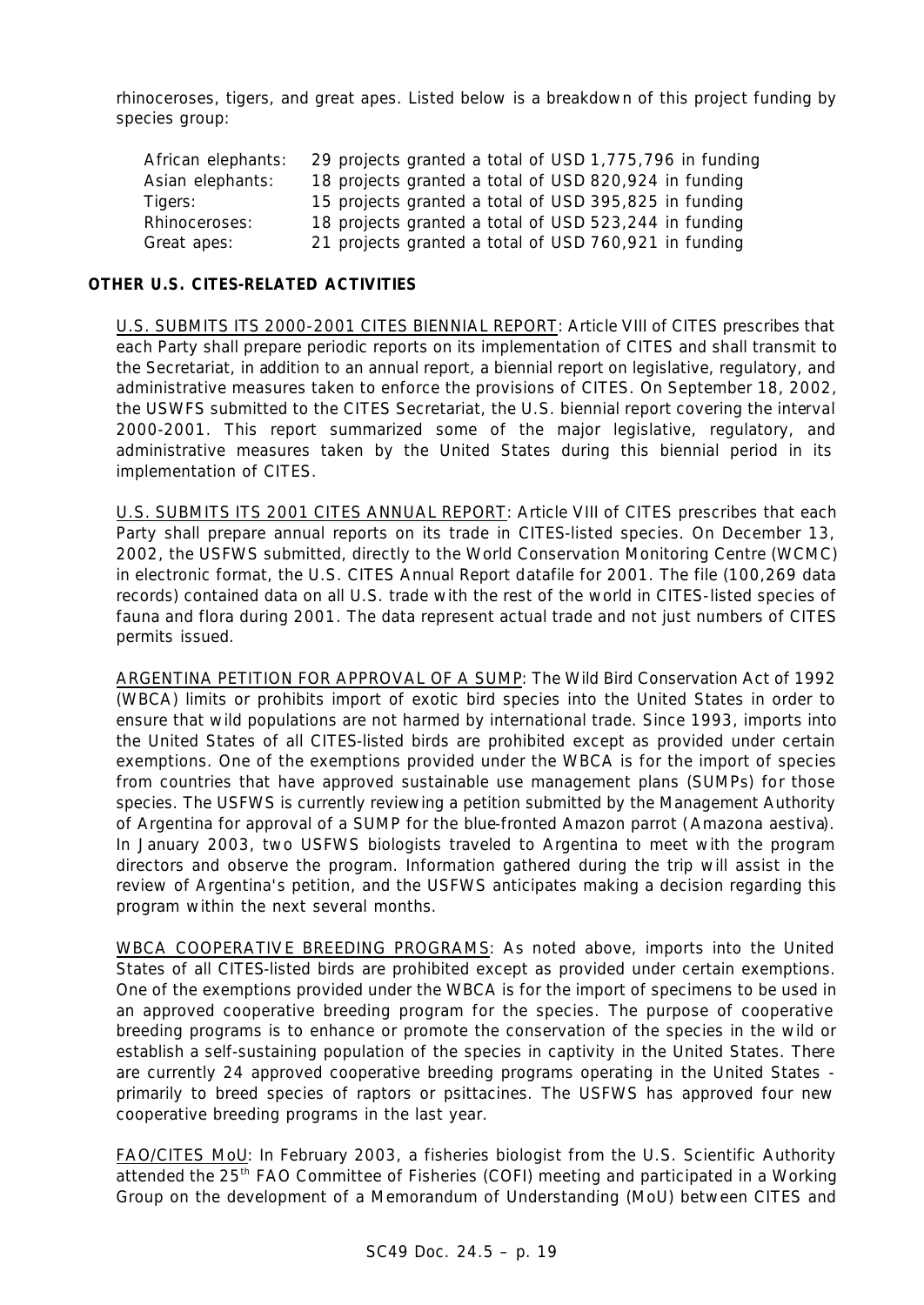FAO. Representatives from the U.S. Management and Scientific Authorities also participated in discussions on the establishment of an MoU at the  $8<sup>th</sup>$  session of the FAO Sub-Committee on Fish Trade of the Committee of Fisheries in Bremen, Germany in February 2002.

RHINOCEROS AND TIGER CONSERVATION ACT: The U.S. Congress created the Rhinoceros and Tiger Conservation Act to assist in the conservation of rhinoceroses and tigers by supporting and providing financial resources for the conservation programs of nations whose activities directly or indirectly affect rhinos and tigers. Later amendments to the Act provided for the development and implementation of an educational outreach program and outlined the prohibitions relating to the sale of rhino and tiger parts in the United States. During 2002, the USFWS participated in two workshops on Traditional Chinese Medicine (TCM), that were attended by TCM students and practitioners. The USFWS presentations focused on the Rhinoceros and Tiger Conservation Act and the need to develop alternatives to the use of endangered species in TCM. In addition, the USFWS continues to review proposals and provide grants under the Act.

FREE TRADE AGREEMENT: As part of Free Trade Agreement (FTA) negotiations in the United States, the USFWS is contributing to an interagency Environmental Assessment of wildlife trade and policy with various countries. The USFWS has completed summaries for Singapore, Chile, and Morocco, and is currently preparing reports for the Central American countries of Costa Rica, El Salvador, Guatemala, Honduras, and Nicaragua. These assessments summarize trade of CITES-listed species between those countries and the United States and provide an overview, for each particular country, of its wildlife legislation, including CITES implementation, trade enforcement, and other relevant wildlife activities and issues.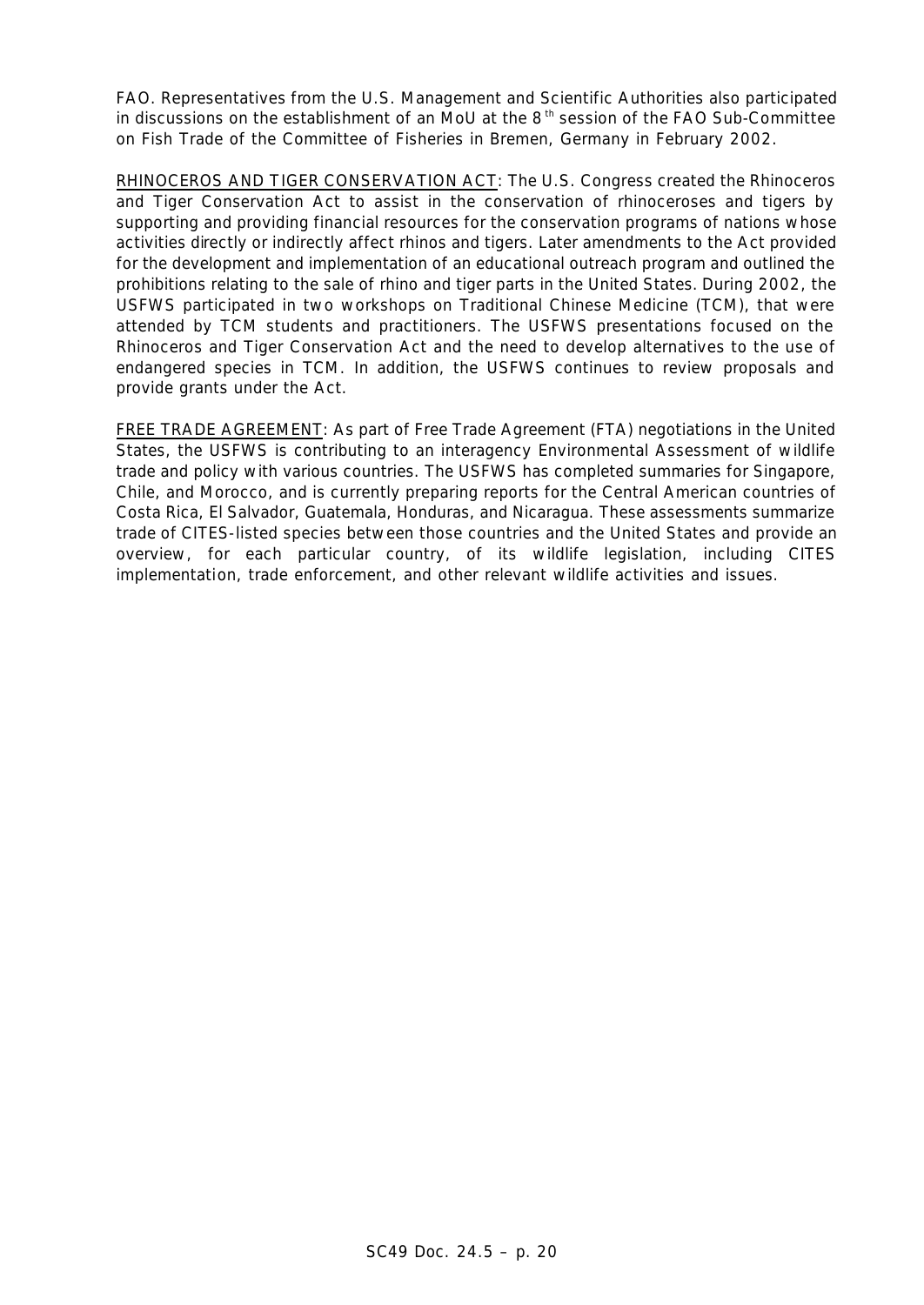# **REPORT OF CITES ACTIVITIES BY CANADA SINCE THE 46TH MEETING OF THE STANDING COMMITTEE FOR PRESENTATION TO THE 49TH MEETING OF THE STANDING COMMITTEE, APRIL 22-25, 2003, GENEVA, SWITZERLAND**

This report outlines the activities that have taken place in Canada from January 2002 to February 2003 to implement the Convention on International Trade in Endangered Species of Wild Fauna and Flora (CITES).

# **INTERNATIONAL EVENTS**

# **46th Meeting of the Standing Committee, Geneva, Switzerland, March 12-15, 2002**

Canada was represented at the meeting by three delegates from the Canadian Wildlife Service, Jean R. Robillard, CITES Management Authority, Bertrand von Arx, CITES Scientific Authority and Yvan Lafleur, Enforcement Authority, and by two delegates from the Department of Foreign Affairs and International Trade, Lauren Small, Environmental Relations Division and Alain Tellier, Permanent Mission in Geneva. More than 163 members representing some 63 countries participated in the Standing Committee (SC) meeting.

The agenda contained a number of noteworthy items including the workplan of the Secretariat and its financial reports; the establishment of a Technical Committee; trade in time-sensitive research samples; the national legislation project, the significant trade in specimens of Appendix-II species and the review of the listing criteria.

# **18th Meeting of the Animals Committee, April 8-12, 2002**

Canada was represented at the 18<sup>th</sup> Animals Committee Meeting by Mr. Bertrand von Arx, Canadian CITES Scientific Authority. The meeting was held in San José, Costa Rica. Activities included regular agenda items, significant trade issues and preparation of recommendations for COP 12.

# **7 th Meeting of the Canada/Mexico/United States Trilateral Committee for Wildlife and Ecosystem Conservation and Management, April 23-25, 2002, Nuevo Vallarta, Mexico**

Canada sent representatives of its Management, Scientific and Enforcement Authorities to participate in the CITES Working Table and Law Enforcement Working Table. Revision of the Listing Criteria, repatriation of confiscated specimens, transborder movement of scientific research samples, national activities related to *Amazona oratrix* and *A. finschii, Ambystoma mexicanum, dermatemys mawii* and *Falco peregrinus,* and the status of several cacti species, were some of the subjects discussed at the CITES Table. The Law Enforcement Table discussed issues related to NAWEG policy and strategy and to a training exchange program.

# **12th Meeting of the Plants Committee, May 13-17, 2002**

Canada was represented at the  $12<sup>th</sup>$  Plants Committee Meeting by Mr. Bertrand von Arx, Canadian CITES Scientific Authority. The meeting was held in Leiden, Netherlands. Activities included regular agenda items, significant trade issues and preparation of recommendations for COP 12.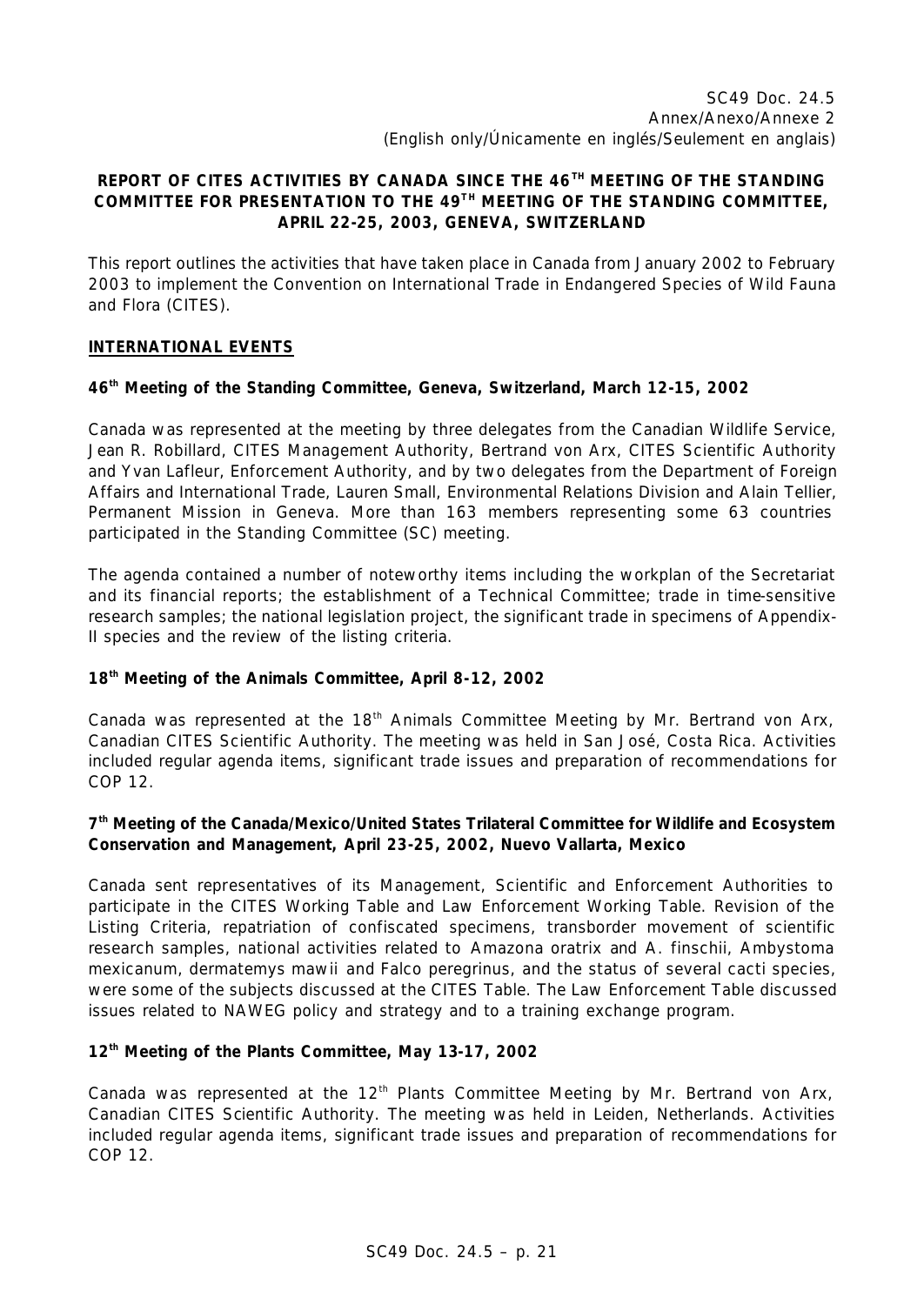#### **CITES North American Regional Preparatory Meeting to the 12th Meeting of the CITES Conference of the Parties, October 2-4, 2002, Puebla, Mexico**

In preparation for the COP 12, Canada participated in the North American CITES Meeting sending a delegation headed by Lynda Maltby, Director, Species at Risk Branch, and representatives of its Management Authority, Scientific Authority and Enforcement Authority. Respective positions of each of the three Parties were discussed and Exchange of scientific information and information on respective laws, regulations and procedures assisted each of the three Parties in reaching positions on the more than 60 species proposals and proposals for resolutions.

# **12th Meeting of the CITES Conference of the Parties, November 3-15, 2002, Santiago, Chile**

The  $12<sup>th</sup>$  meeting of the Conference of the Parties to CITES took place from November 3-15, 2002, in Santiago, Chile. The 14 members Canadian delegation was headed by Karen Brown, Assistant Deputy Minister, Environmental Conservation Service, and Lynda Maltby, Director, Species at Risk Branch, as deputy head. The agenda for the meeting consisted of 61 proposals to either list, de-list or amend the Appendices listing animal and plant species, and of 65 proposals for resolutions providing further interpretation of the Convention.

One of the more controversial issues for review by the Parties involved a proposal by the Secretariat to increase Parties' contribution by 12%. Canada played a lead role in obtaining agreement from the Parties on a 6% increase in contributions. Other controversial issues included a review of the committee structure of the Convention, trade in time-sensitive biological samples, and the listings of African elephant, minke and Bryde's whales, basking and whale sharks, the Patagonian toothfish and the bigleaf mahogany.

Canada actively promoted its CITES Identification Manuals and the interactive course on CD-ROM prepared by the Canada Customs and Revenue Agency in collaboration with Environment Canada. More than 75 countries and NGOs attended 3 presentations (English, French and Spanish). Many expressed interest in acquiring the manuals or participating in the production of other tools. A Memorandum of Understanding was signed between the Enforcement Branch and the CITES Secretariat to adapt the course for an international audience.

Richard Charette of our Enforcement Division received the Clark R. Bavin Award for his outstanding achievements in providing enforcement tools (CITES Identification Guides) to Customs and Wildlife Enforcement Officers worldwide.

#### **NATIONAL EVENTS**

# **Public Consultations Meeting in preparation for CITES COP 12, September 24-25, 2002, Hull, Quebec, Canada**

As part of its public consultation process and following a *Notice of Public Consultation and Call for Proposals for the 12th Meeting of the Conference of the Parties* sent to the public on October 19, 2001, Canada held a two day meeting chaired by Lynda Maltby, Director, Species at Risk Branch, on September 24-25, 2002, to receive comments from Canadian Environmental Nongovernmental Organizations and the interested public. Comments received at these public consultations meetings assist the Canadian delegation in arriving at tentative positions for COPs.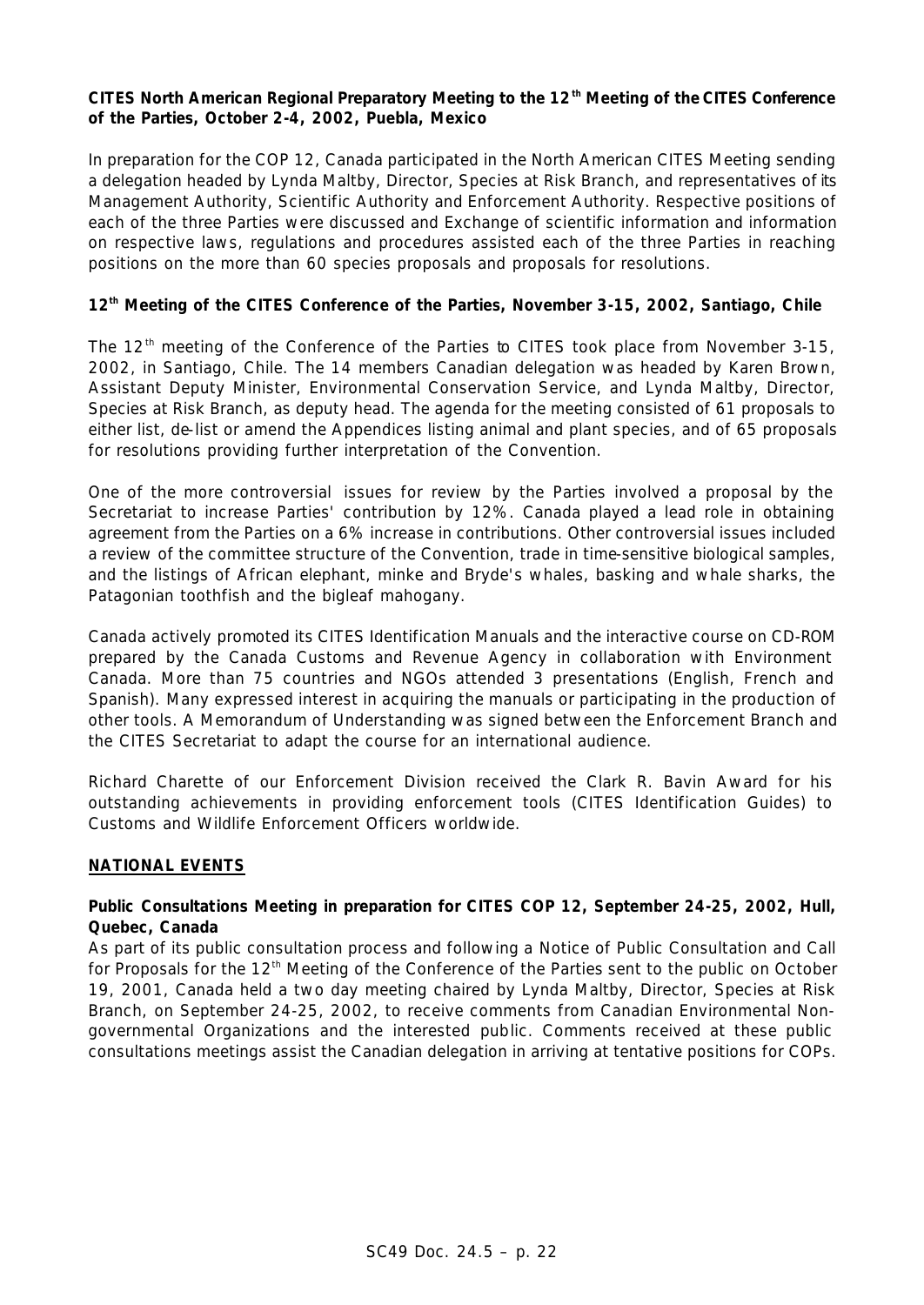#### **NATIONAL IMPLEMENTATION PROGRAM:**

#### **MANAGEMENT AUTHORITY**

### **CITES Annual Reports**

Canada submitted its Annual Reports for 1998 in January 2002 and for 1999 in February 1, 2003. Canada is working towards the elimination of its back-log in computerizing permits and expects being able to submit yearly annual reports by October 31 of each year starting with the 2002 report.

#### **Automation of the issuance of CITES export permits**

Canada started to implement in phases the automation of its CITES permit issuance. In phase one, CITES Import Permits started to be computer-generated in August 2001. In November 2002, the Canadian CITES Management Authority's Office in Head-Quarters started to computergenerate its CITES Export Permits. CITES certificates will be automated in spring 2003.

#### **SCIENTIFIC AUTHORITY**

In the period between SC46 and the coming SC49, the Office of the Scientific Authority was mainly busy with the preparation of COP12 both at the national level (public consultations) and by preparing Canada's position on the species proposals and many of the working documents.

Other activities include the survey of all Canadian CITES listed taxa down to population level and linkage to other available information on status, biology and distribution. This information is made available through the CITES-Canada Website. The data is organized into a new database which allows for a more complete listing of Appendix species including more synonyms and details about higher taxa. Other new features such as a search engine have also been built into the Website (http://www.cites.ec.gc.ca/fra/sct5/preq\_f.cfm ).

The Scientific Authority has also worked on improving the knowledge in trade patterns and biological status of several Canadian CITES-listed species such as *Panax quinquefolius*, *Hydrastis canadensis*, *Opuntia* spp., *Ursus arctos*, etc. Working proactively, contacts have been initiated with the users of *Taxus canadensis* and a preliminary study was also completed on the Canadian *Taxus* spp.

Significant efforts were put towards making Non Detriment Findings (NDF) at the species level for Canadian species. The format for making NDF Checklists presented at the Eleventh Conference of the Parties (COP11-Inf. 3) was used and adapted. Several species were scrutinized, including Ginseng, Goldenseal, Grizzly Bear. A list of high priority species will soon be established based on a combination of factors such as threat assessed by the Committee on the Status of Endangered Wildlife in Canada (COSEWIC) and level of actual trade in wild specimens.

The fate of the Grizzly Bear (*Ursus arctos*), especially the population from British Columbia (BC) was analyzed very carefully following a NGO campaign claiming that the population was at the brink of extinction. The NGO questioned the accuracy of our NDF and the European Union's own Scientific Review Group (SRG) temporarily proclaimed a ban on import of Grizzly Bear trophies legally exported from BC. The Federal CITES Scientific Authority (SA) in close collaboration with the Provincial CITES SA and Large Mammal Experts finalized a Non Detriment Finding showing that although the population could do better, it is not Endangered at this moment. The COSEWIC also reassessed the species in May 2002 and ranked it again at the "Special Concern" level with no changes. The "Special Concern" ranking comes below Endangered and Threatened and means that *a species has characteristics that make it particularly sensitive to human activities or natural*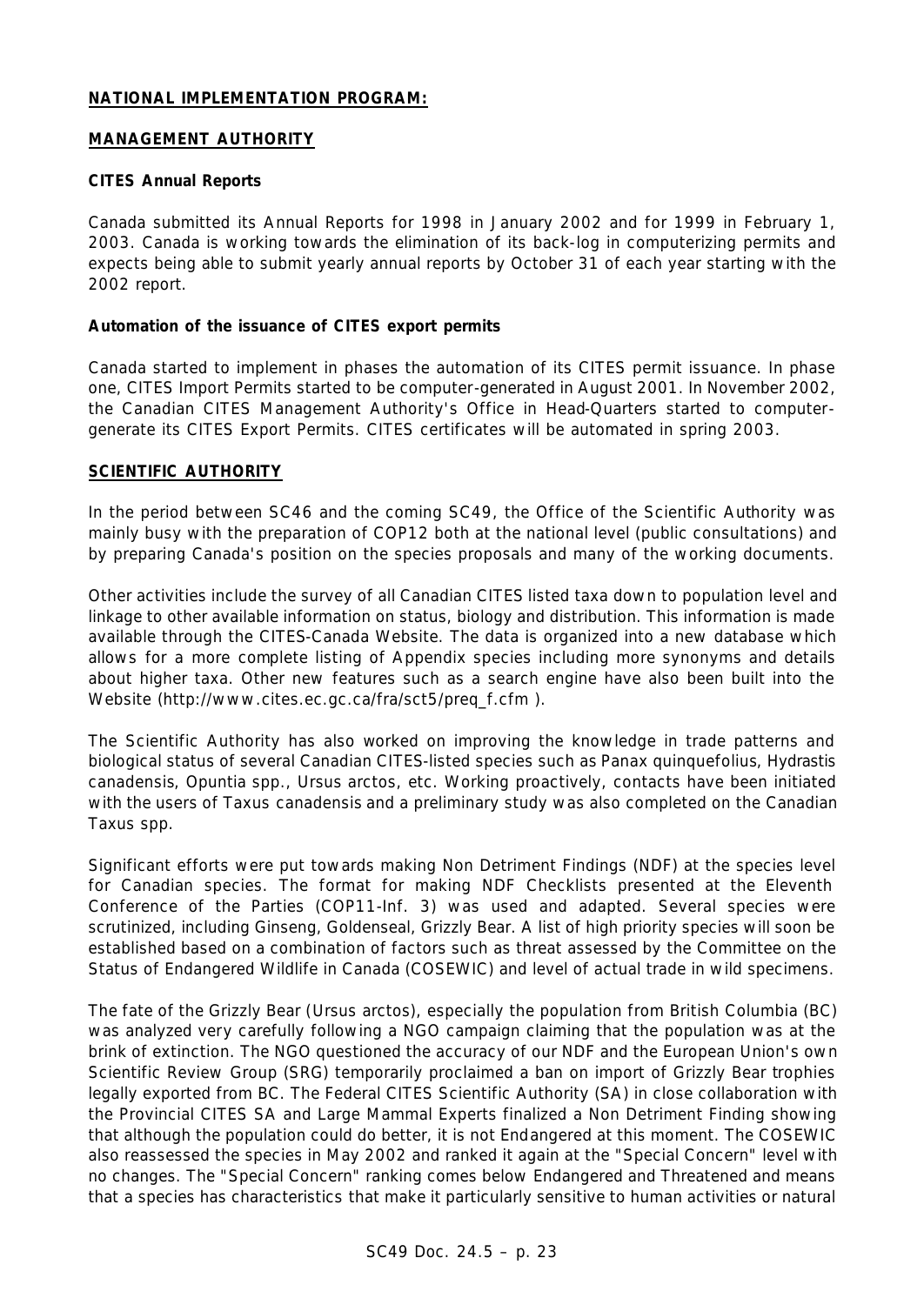*events*. We also expect the imminent release - by an independent Panel of experts in bears - of an overall assessment of the situation of the Grizzly Bear in BC. Depending of the findings of the Panel, the SA will reevaluate its own NDF.

Eventually many other activities including the annual re-evaluation of the registered captive breeding operations of Appendix I species or the Sturgeon Significant Trade file entertain daily the staff of the Scientific Authority.

# **CITES-Canada Web Site**

The Canadian Scientific Authority in collaboration with the Management and Enforcement Authorities designs and reviews the contents of the Canadian CITES Website (www.cites.ca). The new Website is designed to assist the public in obtaining all pertinent information on CITES. Extensive information is provided on how CITES is implemented in Canada, on permit requirements to import and export CITES specimens and where to apply for permits. Permit application forms will be available from the Website in the near future.

#### **ENFORCEMENT AUTHORITY**

#### **Enforcement Branch Web Site**

The Canadian Wildlife Service Enforcement Branch designs and reviews the contents of the Enforcement Site. The new Website is designed to assist the public in obtaining all information on CITES enforcement activities. You can find this web site at: http://www.cws-scf.ec.gc.ca/enforce/index\_e.cfm.

Another website *Import and Export under CITES* was designed by the Enforcement Branch to help importers and exporters to comply with regulations.

#### **Identification Guides**

In November 2002, the Enforcement Branch Inspections and Training Division completed the CITES Identification Guide - Tropical Woods. This guide was published by Environment Canada with the cooperation of the CITES Secretariat, the United States Department of Agriculture's Animal and plant Health Inspection Service and the U.S. Forest Service. It is designed in particular to help staff responsible for enforcing CITES to do their work more quickly and efficiently. The use of the guide requires no advanced level of training or previous knowledge of biology. It uses a simple visual approach, which facilitates the identification process. The guide has been distributed to all CITES Management Authorities.

The CITES Identification Guide - Butterflies has been translated to Chinese with the collaboration of TRAFFIC.

Other guides in the same series were previously published, Birds (1994), Crocodilians (1995), Turtles and Tortoises (1999), Butterflies (2000) and Sturgeons and Paddlefish (2001).

All guides are now available in electronic format at the following address: http://www.cites.ec.gc.ca/eng/sct5/sct5\_1\_e.cfm.

#### **CITES Enforcement Training**

Two courses were produced and given to groups of Environment Canada wildlife officers: "The identification and handling of reptiles and emergency procedures" and "An introduction to the Identification of Orchids in trade."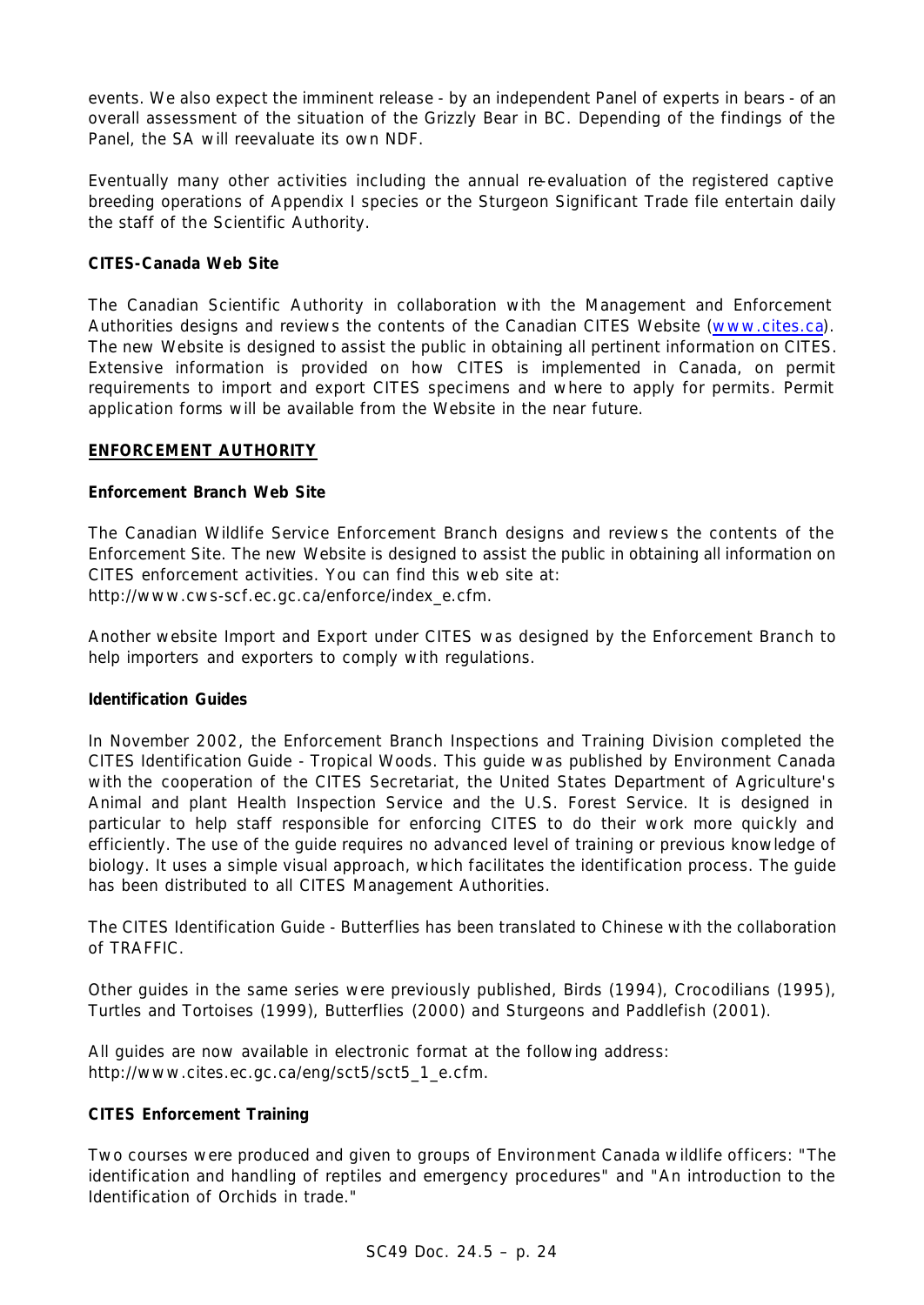A course on WAPPRIITA, the Canadian CITES-enabling legislation, was given to Environment Canada wildlife officers and a group of Customs Investigators.

The CITES interactive course on CD-ROM prepared by the Canada Customs and Revenue Agency in collaboration with Environment Canada will soon be available in its international version on the CITES Secretariat web site as well as CD versions.

#### **Enforcement – Significant Investigations**

#### *Bearnet*

A series of search warrants, executed simultaneously on November 20, 2002, resulted in the seizure of more than 260 black bear gall bladders and an arrest for possession of a prohibited firearm. Environment Canada Wildlife Enforcement Officers, the Quebec and Ontario Provincial Conservation officers, the RCMP and the Toronto Police Service, executed 60 search warrants in businesses and private dwellings in Quebec and Ontario. All individuals are suspected of being involved in a large bear gall bladder trafficking network with possible links in Quebec, Ontario, the United States of America and Asia.

Environment Canada received information from United States F ish and Wildlife Service (USFWS) Intelligence about the sale of bear gall bladders via the Internet. This information led to an extensive investigation that uncovered a large network of trade and traffic in gall bladders and other wildlife.

Bear gall bladders are sought after for use in traditional Asian medicine. The foreign black market value of bear gall bladders can range from CAD 2000 to CAD 10,000 each. Canada is the largest remaining habitat of the black bear and the illegal trade in bear parts is increasing and creating significant pressure on the population of this species. Charges have been laid against some of the individuals and the investigation is still on-going.

# **Interpol-CITES Working Group**

Canada is the Chair for the INTERPOL-CITES working group. Continued operation of the INTERPOL Wildlife Working Group (IWWG) was put at risk in 2002 when Interpol international priorities related to the US Nine Eleven tragedy, saw the possible removal of the INTERPOL CITES component. The INTERPOL Wildlife Working Group, headed by the Canadian Chair, put forward a strategic work-plan which was accepted by INTERPOL. The IWWG continues to provide an important role to CITES member countries.

# **EUROPOL-CITES Working Group**

EUROPOL Officials are working with Canadian officials, of which the Canadian Wildlife Service is an active participant, to establish a network of information sharing similar to that which is in place with INTERPOL.

#### **Intelligence Division**

In 2001 and 2002, the Intelligence Division of the CWS responded to various member country requests, supplying strategic and tactical intelligence reports on issues common to both Canada and the requesting CITES member country. A year long intelligence project on legal and illegal trade in caviar will be concluded within the next couple of months detailing the overall risk to Canada and its trading countries. The report will identify areas for priority enforcement action and give a snapshot in time of the global problem and risks.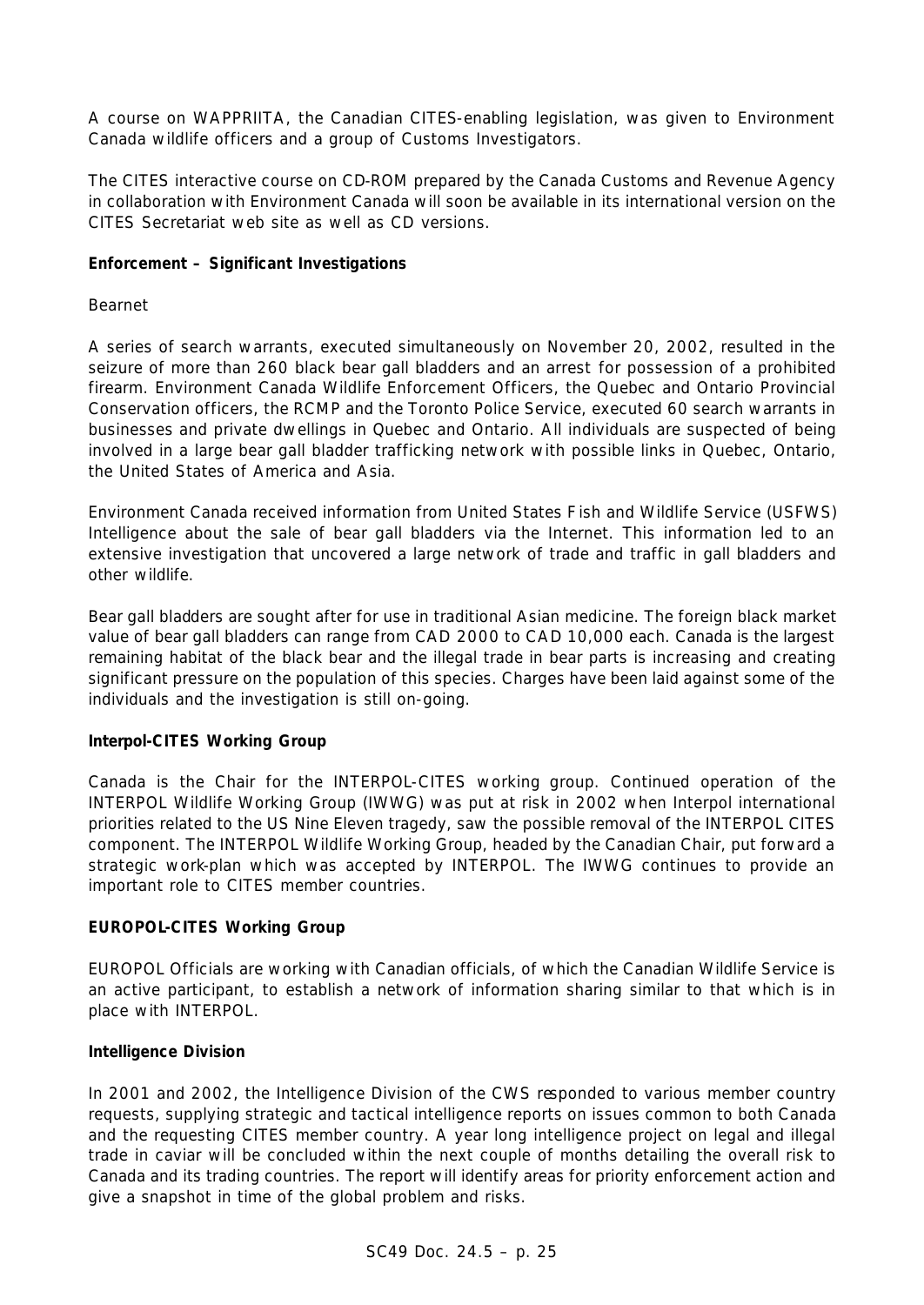SC49 Doc. 24.5 – p. 26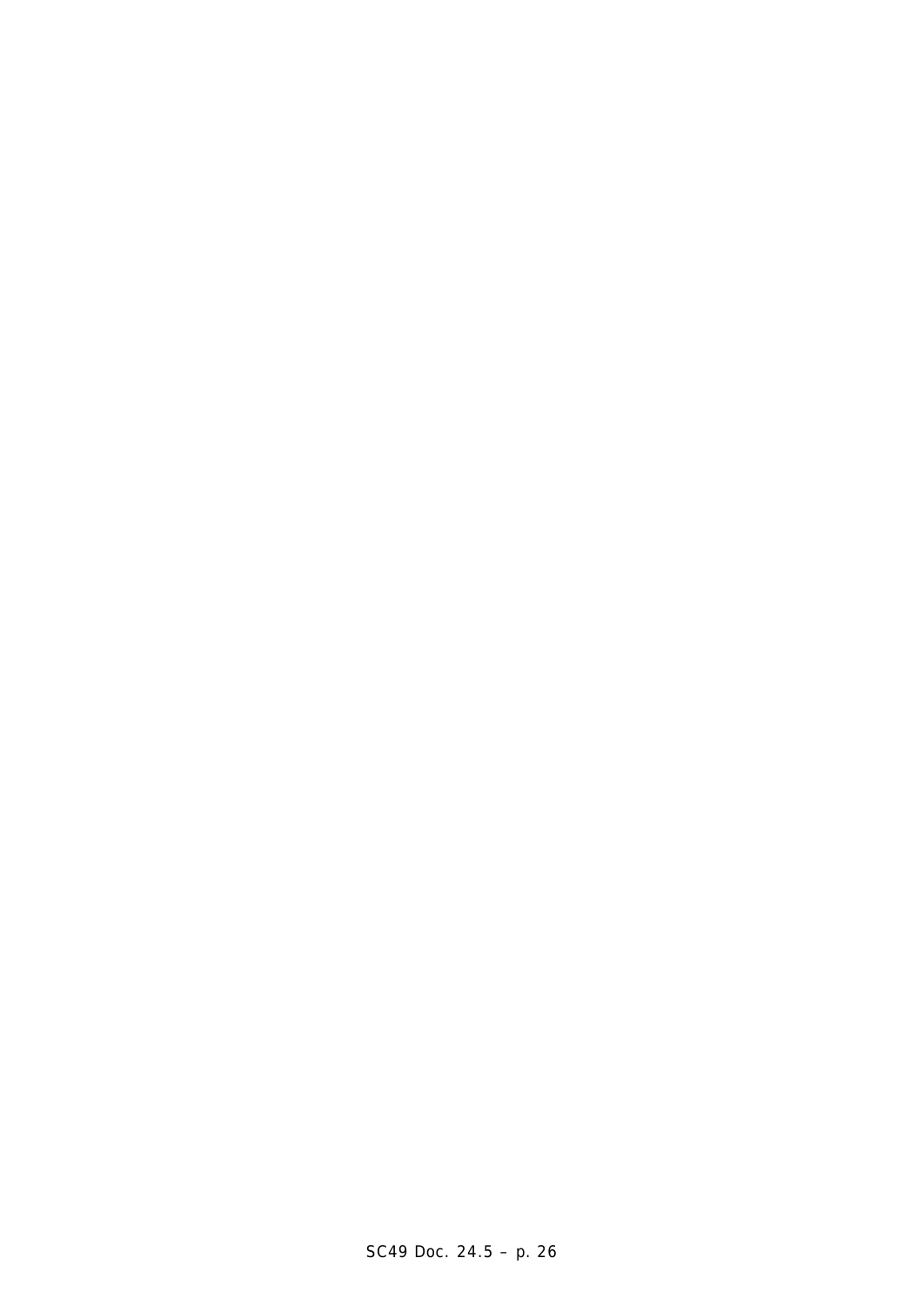# **INFORME DE ACTIVIDADES QUE MÉXICO DESARROLLÓ EN EL PERIODO COMPRENDIDO DE FEBRERO DE 2002 A FEBRERO DE 2003**

Como parte de los compromisos atendidos por las Autoridades Administrativa y Científica CITES de México se encuentra la participación en las distintas reuniones, que se dan en el marco de esta Convención, como son la Reunión del Comité Permanente, la Reunión del Comité de Fauna y la Reunión del Comité de Plantas, independientemente de las reuniones en las que participa u organiza como parte de la Región de Norteamérica, en este sentido durante el periodo se participó en las siguientes reuniones:

- 46a. Reunión del Comité Permanente en Ginebra, Suiza, del 12 al 15 de marzo de 2002.
- 18a. Reunión del Comité de Fauna en San José, Costa Rica, del 8 al 12 de abril de 2002.
- Reunión de Autoridades Científicas CITES de Norteamérica en Nuevo Vallarta, Nayarit, México, el 21 de abril de 2002.
- Mesa CITES de la VII Reunión del Comité Trilateral en Nuevo Vallarta, Nayarit, México, del 23 al 26 de abril de 2002.
- 12a. Reunión del Comité de Flora en Leiden, Países Bajos, del 13 al 17 de mayo de 2002.
- Segunda Reunión de Diálogo de los Estados del Área de Distribución de la Tortuga Carey (*Eretmochelys imbricata*) en el Gran Caribe, en Islas Caimán, del 21 al 23 de mayo de 2002.
- Taller para Autoridades Científicas CITES en Managua, Nicaragua, del 16 al 19 de septiembre de 2002.
- Reunión Preparatoria del Comité Técnico CITES de la CCAD para la 12a. Conferencia de las Partes, en San José, Costa Rica, del 25 al 26 de septiembre de 2002.
- Se realizó la Reunión Preparatoria de la Región de Norteamérica previa a la 12a. Reunión de la Conferencia de las Partes, en Puebla, México, del 2 al 4 de octubre de 2002.
- 47a. Reunión del Comité Permanente en Santiago de Chile del 1 al 2 de noviembre de 2002.
- 12a. Reunión de la Conferencia de las Partes en Santiago de Chile, del 3 al 15 de noviembre de 2002.

Por otra parte se describen a continuación las siguientes actividades:

• En el marco del Comité de Flora, se concluyó el estudio sobre conocimiento biológico y estatus poblacional de las especies de cactáceas endémicas y amenazadas: *Mammillaria pectinifera* y *M. solisoides*; asimismo se está gestionando con la CONABIO el financiamiento para llevar a cabo, un estudio similar para otras dos o tres especies de cactáceas, por conducto de la Universidad Nacional Autónoma de México.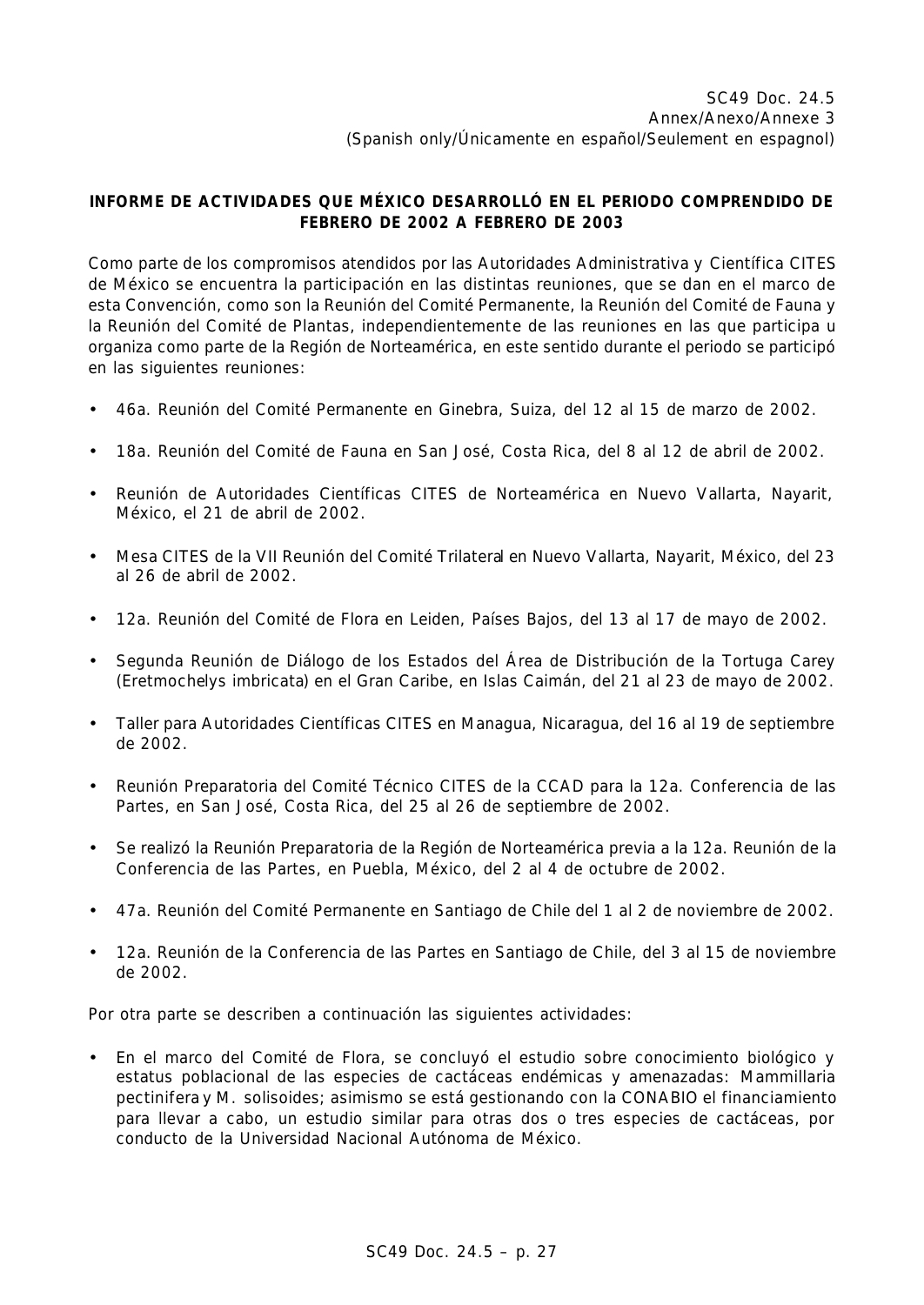- Se conformó un grupo de trabajo en materia de Guayacán que supervisará los trabajos de un estudio sobre la situación actual de las poblaciones del género *Guaiacum* en México, el cual se situó en el Apéndice II en la pasada 12a. Conferencia de las Partes.
- Se presentó el trabajo desarrollado por la Autoridad Científica Mexicana, con relación a la documentación del comercio de cactáceas vía Internet. La base de datos generada fue entregada a las Autoridades Administrativas de México, Canadá y Estados Unidos.
- Se mantienen pláticas con la Comisión de Cooperación Ambiental de Norteamérica (CCA), para que dentro del marco de su Programa de Especies de Interés Común para la Conservación, se puedan financiar estudios de especies CITES.
- Con base en los Fundamentos Jurídicos de la Participación Social, se realizó un Foro de Información y Consulta acerca de las propuestas de enmienda a los Apéndices para la 12a. Reunión de la Conferencia de las Partes de la CITES (22 de octubre de 2002), obteniendo resultados particularmente favorables en términos de la coincidencia de planteamientos y discusión de diferencias.
- A solicitud de algunos Países Parte, México envió información referente a caballitos de mar (familia Signatidae), Guayacán (*Guaiacum sanctum*), loro nuca amarilla (*Amazona auropalliata*) y de algunas especies de cactáceas. Lo anterior con el objeto de apoyar la elaboración de propuestas de enmienda a los Apéndices de la CITES, así como a los documentos de trabajo que fueron sometidos durante la 12a. Reunión de la Conferencia de las Partes.
- México presentó la propuesta para transferir la especie *Amazona oratrix* del Apéndice II al I, que, Durante la 12a. Reunión de la Conferencia de las Partes, fue aprobada por consenso.
- En lo concerniente a la expedición de Certificados CITES de Importación y Exportación, durante el período se otorgaron 3,169 Certificados de Importación, Exportación y Reexportación.
- Otro de los aspectos contemplados dentro de las disposiciones CITES es el seguimiento de las actividades de los llamados "Centros de Rescate" (Centros para la Conservación e Investigación de la Vida Silvestre), en este sentido México obtuvo los resultados que se indican en el **anexo I**.
- México realizará la traducción al español de la guía de identificación de cactáceas incluidas en el Apéndice I, elaborada por las autoridades suizas.
- En la pasada 12a. Conferencia de las Partes el Dr. Rodrigo Medellín Legorreta, miembro de la Autoridad Científica Mexicana, fue designado Vicepresidente del Comité de Fauna.
- Con el objeto de obtener información actualizada sobre el impacto del comercio, la biología, distribución y abundancia de las especies mexicanas de interés dentro de la CITES y de evaluar la conveniencia de incluir, mantener o modificar su estatus dentro de los Apéndices, la Autoridad Científica, continua el proceso de elaboración de estudios sobre las siguientes especies:
	- *Ambystoma mexicanum*
	- *Amazona finschi*
	- *Amazona oratrix*
	- *Dermatemys mawii*
	- *Crocodylus moreletii*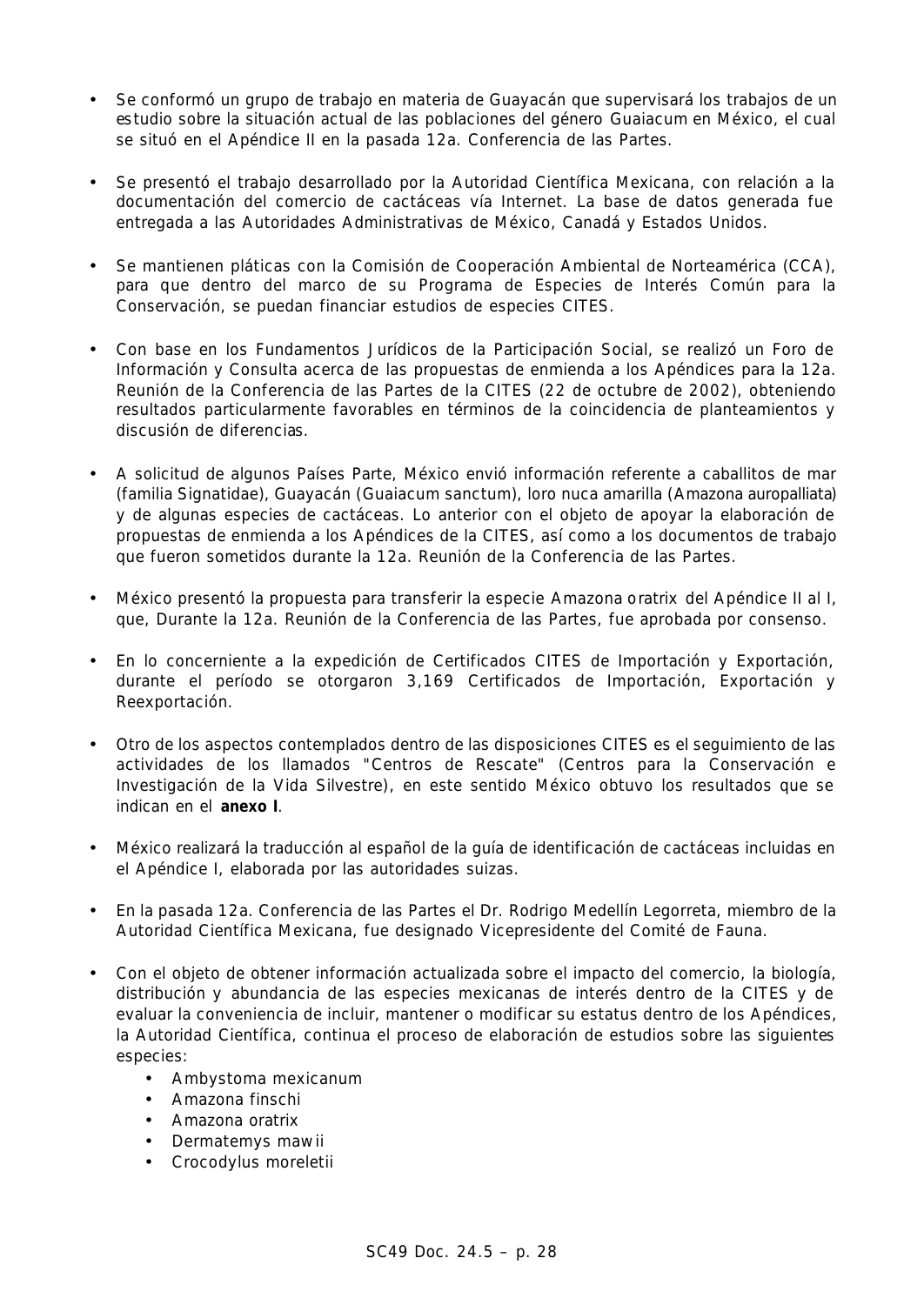En lo que se refiere a aplicación de la ley en este período la Procuraduría Federal de Protección al Ambiente verificó el cumplimiento de la CITES en mas de 4000 embarques de especímenes y productos de especies de flora y fauna silvestres incluidas en los Apéndices I y II. Derivado de lo anterior, se aseguraron y en algunos casos decomisaron, aquellos que no cumplieron con las disposiciones legales en esta materia.

Por otro lado, durante el mes de agosto se llevó a cabo por cuarto año consecutivo la exposición "La Vida Silvestre y su Protección Legal" en el Aeropuerto Internacional de la Ciudad de México. En esta muestra se presentan ejemplares, productos y subproductos que han sido decomisados por la PROFEPA, con el objetivo de dar a conocer la normatividad que regula, a nivel nacional e internacional, el comercio y el aprovechamiento de la vida silvestre. Adicionalmente, en junio, se montó la exposición "Naturaleza Frágil: Los animales Silvestres" en el museo Universum, de la Universidad Nacional Autónoma de México.